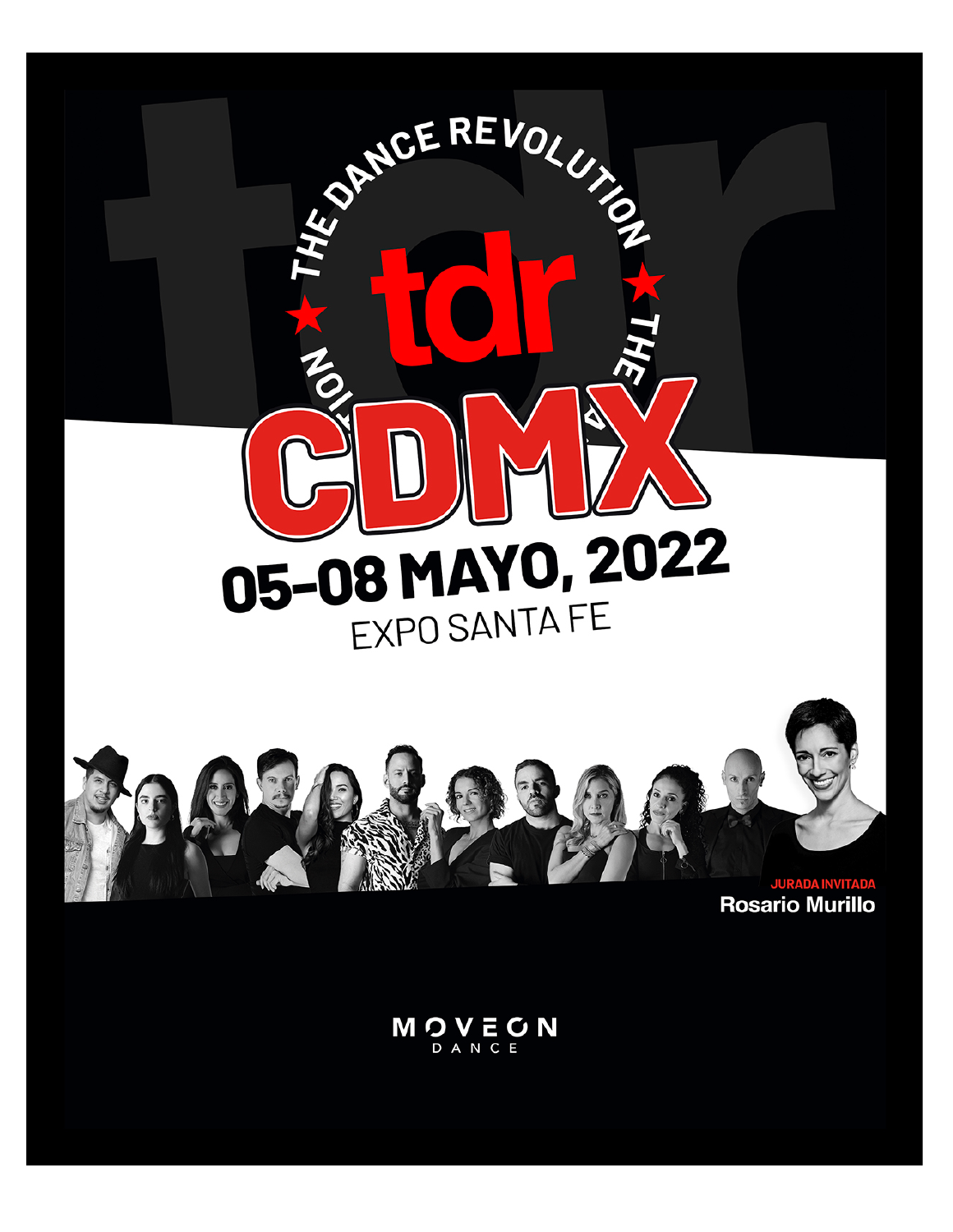

# **CDMX 2022 PROGRAMA GENERAL**

UPDATE: 19 ABR

| <b>JUEVES 05 MAY</b> | <b>SENIOR</b><br>13+ años                                               | <b>JUNIOR</b><br>11-12 años | MINI<br>8-10 años                                                   | <b>TINY</b><br>5-7 años | <b>B4</b> |  |
|----------------------|-------------------------------------------------------------------------|-----------------------------|---------------------------------------------------------------------|-------------------------|-----------|--|
| 10:00AM              | <b>Registros Abiertos</b>                                               |                             |                                                                     |                         |           |  |
| 11:00AM - 5:15PM     | Competencia - Bloque 1a (Solos y Dúos/Tríos - Teen / Senior / All Star) |                             |                                                                     |                         |           |  |
| 5:30PM - 8:45PM      |                                                                         |                             | Competencia - Bloque 2a (Solos y Dúos/Tríos - Tiny / Mini / Junior) |                         |           |  |

| <b>VIERNES 06 MAY</b> | <b>SENIOR</b><br>13+ años                                           | <b>JUNIOR</b><br>11-12 años                                             | MINI<br>8-10 años | <b>TINY</b><br>5-7 años | B4 |  |  |
|-----------------------|---------------------------------------------------------------------|-------------------------------------------------------------------------|-------------------|-------------------------|----|--|--|
| 6:30AM                |                                                                     | <b>Registros Abiertos</b>                                               |                   |                         |    |  |  |
| 7:00AM - 11:00AM      |                                                                     | Competencia - Bloque 1b (Solos y Dúos/Tríos - Teen / Senior / All Star) |                   |                         |    |  |  |
| 11:20AM               | Premiación - Bloque 1a y 1b                                         |                                                                         |                   |                         |    |  |  |
| 12:00PM - 4:15PM      | Competencia - Bloque 2b (Solos y Dúos/Tríos - Tiny / Mini / Junior) |                                                                         |                   |                         |    |  |  |
| 4:40PM                | Premiación - Bloque 2a y 2b                                         |                                                                         |                   |                         |    |  |  |
| 5:20PM - 9:30PM       | Competencia - Bloque 3a (Grupos - Teen)                             |                                                                         |                   |                         |    |  |  |

| <b>SÁBADO 07 MAY</b> | <b>SENIOR</b><br>$13+$ años                                                   | <b>JUNIOR</b><br>11-12 años                                            | MINI<br>8-10 años                                                           | <b>TINY</b><br>5-7 años                             | <b>B4</b>                                                  |
|----------------------|-------------------------------------------------------------------------------|------------------------------------------------------------------------|-----------------------------------------------------------------------------|-----------------------------------------------------|------------------------------------------------------------|
| 6:30AM               |                                                                               |                                                                        | <b>Registros Abiertos</b>                                                   |                                                     |                                                            |
| 7:00AM - 12:20PM     |                                                                               |                                                                        | Competencia - Bloque 3b (Grupos - Tiny / Mini / Junior / Senior / All Star) |                                                     |                                                            |
| 12:45PM              | Premiación - Bloque 3a y 3b                                                   |                                                                        |                                                                             |                                                     |                                                            |
| 2:30PM - 3:30PM      | Karen González<br>Contemporary                                                | <b>Tony Lara</b><br>Dance Technique                                    | Andrea Báez<br><b>Stage Presence</b>                                        | $2:30 - 3:15$<br><b>Sandra Molina</b><br>Jazz       | Mariano Villarello<br><b>Theater Dance</b>                 |
| 3:30PM - 4:30PM      | Mariano Villarello<br>Theater Dance<br>(Sugerimos zapatos de carácter)        | Andrea Báez<br>Stage Presence                                          | <b>Mark Espinoza</b><br>Commercial                                          | $3:30 - 4:15$<br>Dalia López<br>Ballroom            | <b>Tony Lara</b><br>Dance Technique                        |
| 4:30PM - 5:30PM      | Andrea Báez<br><b>Stage Presence</b>                                          | Combo AUDICIÓN AOTY<br>Karen González                                  | <b>Combo AUDICIÓN AOTY</b><br>Yazz González                                 | $4:30 - 5:15$<br>Alfredo Fierro<br>Hip Hop          | <b>Break</b>                                               |
| 5:30PM - 6:30PM      | <b>Combo AUDICIÓN AOTY</b><br>Jorge Narcio                                    | <b>Break</b>                                                           | <b>Break</b>                                                                | $5:30 - 6:15$<br>Yazz González<br>Contemporary Jazz | Dalia López<br>Ballroom                                    |
| 6:30PM - 7:30PM      | <b>Break</b>                                                                  | $6:15 - 7:30$<br><b>AUDICIÓN AOTY</b><br>(Outfit: Red & Black clothes) | $6:15 - 7:30$<br><b>AUDICIÓN AOTY</b><br>(Outfit: Red & Black clothes)      | $6:30 - 7:15$<br>Marcela Treviño<br>Tap             | Sandra Molina<br>Turns & Jumps                             |
| 7:30PM - 8:30PM      | $7:15 - 8:30$<br><b>AUDICIÓN AOTY</b><br>(Outfit: Floaty/Baggy white clothes) | Dalia López<br>Ballroom<br>(Sugerimos zapatos de carácter)             | Alfredo Fierro<br>Hip Hop                                                   | 7:45PM - 9:30PM<br>Faculty Meet & Greet             | ¡Ven y aprende como observador!<br>AUDICIÓN (Salón Senior) |
| 8:30PM - 9:30PM      | <b>Mark Espinoza</b><br>Commercial                                            | <b>Alfredo Fierro</b><br>Hip Hop                                       | Marcela Treviño<br>Tap                                                      | <b>ITDR TE ESCUCHA!</b>                             |                                                            |

| <b>DOMINGO 08 MAY</b> | <b>SENIOR</b><br>$13+afios$                                                                                      | <b>JUNIOR</b><br>11-12 años                                                          | <b>MINI</b><br>8-10 años                          | <b>TINY</b><br>5-7 años                                       | <b>B4</b>                        |
|-----------------------|------------------------------------------------------------------------------------------------------------------|--------------------------------------------------------------------------------------|---------------------------------------------------|---------------------------------------------------------------|----------------------------------|
| 7:00AM - 9:00AM       |                                                                                                                  |                                                                                      | <b>B4</b><br>Showcase                             |                                                               |                                  |
| 9:00AM - 10:00AM      | Marcela Treviño<br>Tap (Clase en el salón Tiny)                                                                  | Yazz González<br>Jazz                                                                | <b>Tony Lara</b><br>Dance Technique               |                                                               |                                  |
| 10:00AM - 11:00AM     | <b>Tony Lara</b><br>Dance Technique                                                                              | Karen González<br>Contemporary                                                       | Sandra Molina<br>Jazz                             | $10:00 - 10:45$<br>Sofía Filio<br>Lyrical                     | <b>Alfredo Fierro</b><br>Hip Hop |
| 11:00AM - 12:00PM     | Yazz González<br>Jazz                                                                                            | <b>Mark Espinoza</b><br>Commercial                                                   | Karen González<br>Contemporary                    | $11:00 - 11:45$<br><b>Mariano Villarello</b><br>Theater Dance | Yazz González<br>Jazz            |
| 12:00PM - 1:00PM      | <b>Break</b>                                                                                                     | <b>Break</b>                                                                         | <b>Break</b>                                      | 12:00 - 12:45<br>Andrea Báez<br><b>Stage Presence</b>         | <b>Break</b>                     |
| 1:00PM - 2:00PM       | Dalia López<br>Ballroom<br>(Sugerimos zapatos de carácter)                                                       | Marcela Treviño<br>Tap                                                               | <b>Mariano Villarello</b><br><b>Theater Dance</b> | $1:00 - 1:45$<br><b>Mark Espinoza</b><br>Commercial           | Karen González<br>Contemporary   |
| 2:00PM - 3:00PM       | Alfredo Fierro<br>Hip Hop                                                                                        | <b>Mariano Villarello</b><br><b>Theater Dance</b><br>(Sugerimos zapatos de carácter) | Dalia López<br>Ballroom                           |                                                               | Andrea Báez<br>Commercial        |
| 3:30PM - 5:00PM       | Closing Show TDR CDMX 2022 (AOTY Opening Number / Best Performance Show / Entrega de Becas / Premios Especiales) |                                                                                      |                                                   |                                                               |                                  |

lnformación y horarios sujetos a cambios sin previo aviso!<br>Queda estrictamente prohibido tomar fotografías y/o video en todo momento.<br>Los horarios podrán tener un retraso/adelanto de aproximadamente 30 minutos.

**FULL OUT WITH FEELINGS**

www.tdrdanceconvention.com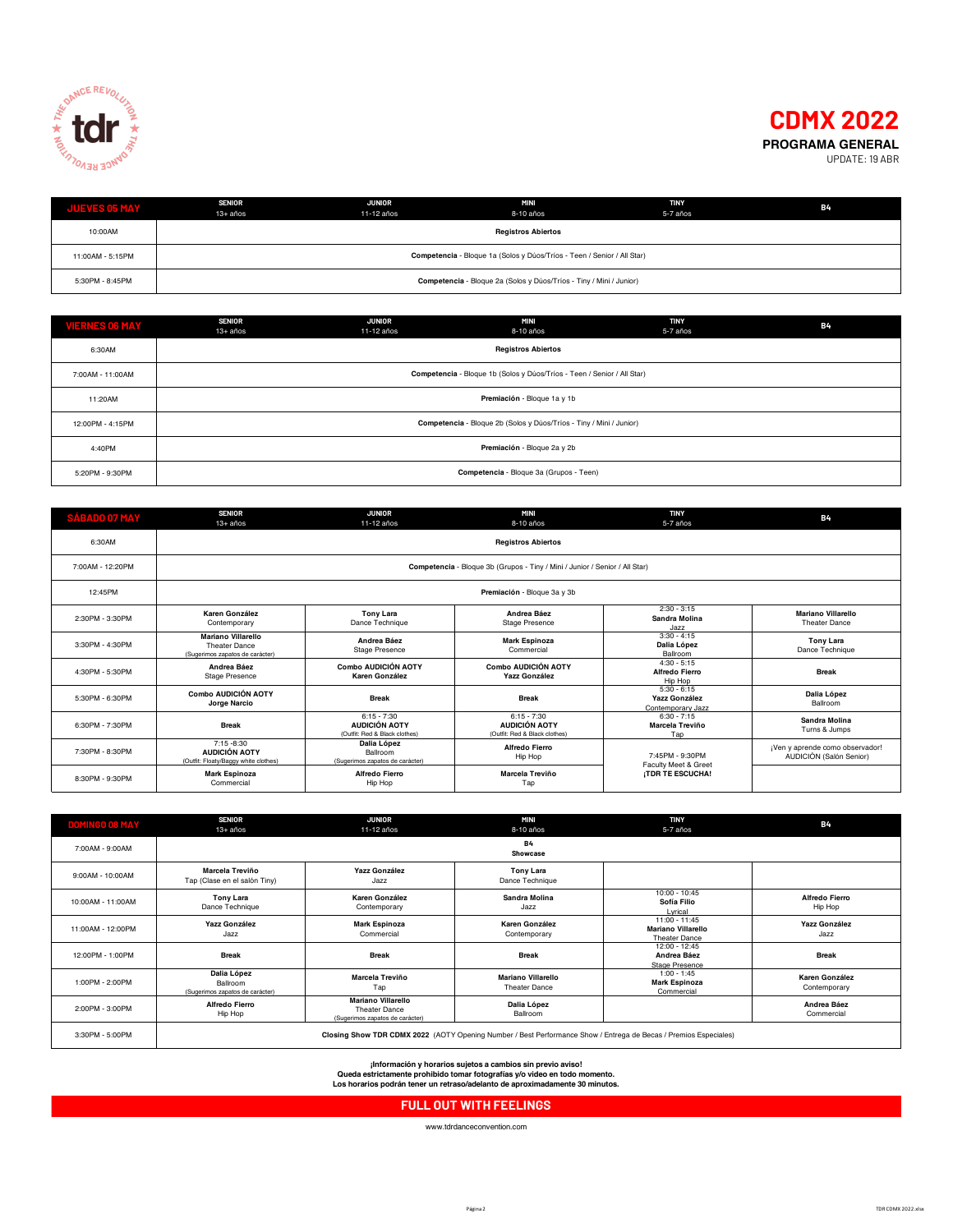

#### **JUEVES 05 MAYO**



|      | <b>BLOQUE 1a</b> |                        |                                           |                     |                  |                 |  |
|------|------------------|------------------------|-------------------------------------------|---------------------|------------------|-----------------|--|
|      |                  |                        | Solos y Dúos/Tríos - Teen/Senior/All Star |                     |                  |                 |  |
| #    | <b>STAGE</b>     | <b>COREOGRAFIA</b>     | <b>ESTUDIO</b>                            | <b>ESPECIALIDAD</b> | <b>CATEGORÍA</b> | <b>DIVISIÓN</b> |  |
| #001 | 11:00 a.m.       | I'm Yours              | T-Stage                                   | Tap                 | Teen (13-15)     | Dúo/Trío        |  |
| #002 | 11:02 a.m.       | Shivers                | Lau Jau Studio                            | Jazz                | Teen (13-15)     | Dúo/Trío        |  |
| #003 | 11:05 a.m.       | Courage To Change      | Lau Jau Studio                            | Contemporary        | Senior (16-19)   | Solo            |  |
| #004 | 11:08 a.m.       | Warrior                | Lau Jau Studio                            | Contemporary        | Senior (16-19)   | Dúo/Trío        |  |
| #005 | 11:10 a.m.       | Watch Me               | Lau Jau Studio                            | Hip Hop             | Senior (16-19)   | Dúo/Trío        |  |
| #006 | 11:13 a.m.       | Don't Let Me Wait      | Lau Jau Studio                            | Contemporary        | Teen (13-15)     | Dúo/Trío        |  |
| #007 | 11:16 a.m.       | You're Gone            | The Dance Project                         | Open                | Senior (16-19)   | Solo            |  |
| #008 | 11:18 a.m.       | Lucky One              | StudioD Ale De Velasco                    | Contemporary        | Senior (16-19)   | Solo            |  |
| #009 | 11:21 a.m.       | Silhouette             | Royal Dance                               | Lyrical             | Senior (16-19)   | Solo            |  |
| #010 | 11:24 a.m.       | Lose Control           | Lau Jau Studio                            | Hip Hop             | Teen (13-15)     | Dúo/Trío        |  |
| #011 | 11:26 a.m.       | Unknown                | Tec De Monterrey CCM                      | Contemporary        | All Star (20+)   | Dúo/Trío        |  |
| #012 | 11:30 a.m.       | Unstoppable            | Spazio Dance Studio                       | Jazz                | All Star (20+)   | Solo            |  |
| #013 | 11:32 a.m.       | Come Together          | The Dance Project                         | Jazz                | Senior (16-19)   | Solo            |  |
| #014 | 11:35 a.m.       | Used To Be Mine        | Tec De Monterrey CCM                      | Lyrical             | All Star $(20+)$ | Solo            |  |
| #015 | 11:38 a.m.       | Multiverse             | The Dance Project                         | Open                | All Star (20+)   | Solo            |  |
| #016 | 11:41 a.m.       | Chunky                 | Tec De Monterrey CCM                      | Jazz                | All Star $(20+)$ | Solo            |  |
| #017 | 11:43 a.m.       | Watch                  | Ballet San Jerónimo                       | Contemporary        | Senior (16-19)   | Solo            |  |
| #018 | 11:47 a.m.       | Falling                | Flashdance Studio                         | Contemporary        | Senior (16-19)   | Solo            |  |
| #019 | 11:50 a.m.       | Geometría Del Universo | Ballet San Jerónimo                       | Contemporary        | Senior (16-19)   | Dúo/Trío        |  |
| #020 | 11:53 a.m.       | Take My Hand           | Danceforce Center                         | Lyrical             | Senior (16-19)   | Dúo/Trío        |  |
| #021 | 11:56 a.m.       | Fire                   | Instituto De Danza Giordano               | Contemporary        | Senior (16-19)   | Solo            |  |
| #022 | 11:59 a.m.       | Just Breath            | StudioD Ale De Velasco                    | Contemporary        | Senior (16-19)   | Solo            |  |
| #023 | 12:02 p.m.       | <b>Favorite Crime</b>  | <b>MD Studio</b>                          | Lyrical             | Senior (16-19)   | Solo            |  |
| #024 | 12:05 p.m.       | <b>Broken</b>          | Danceology                                | Contemporary        | Senior (16-19)   | Dúo/Trío        |  |
| #025 | 12:08 p.m.       | Somebody               | The Dance Project                         | Jazz                | Senior (16-19)   | Dúo/Trío        |  |
| #026 | 12:16 p.m.       | Temptations            | Spazio Dance Studio                       | Contemporary        | Senior (16-19)   | Solo            |  |
| #027 | 12:18 p.m.       | I Have Nothing         | Instituto De Danza Giordano               | Lyrical             | Senior (16-19)   | Solo            |  |
| #028 | 12:21 p.m.       | Body                   | Tec De Monterrey CCM                      | Jazz                | Senior (16-19)   | Solo            |  |
| #029 | 12:23 p.m.       | Shapes                 | Danceforce Center                         | Contemporary        | Senior (16-19)   | Solo            |  |
| #030 | 12:26 p.m.       | El Último Adios        | <b>Balleto Dance Academy</b>              | Lyrical             | Senior (16-19)   | Solo            |  |
| #031 | 12:29 p.m.       | Mamma                  | StudioD Ale De Velasco                    | Contemporary        | Senior (16-19)   | Dúo/Trío        |  |
| #032 | 12:32 p.m.       | Lux                    | Infinity Dance Academy                    | Contemporary        | Senior (16-19)   | Solo            |  |
| #033 | 12:35 p.m.       | Ride                   | Danceforce Center                         | Contemporary        | Senior (16-19)   | Solo            |  |
| #034 | 12:38 p.m.       | Alter Ego              | Ivonne Grandé Dance Team                  | Open                | Senior (16-19)   | Solo            |  |
| #035 | 12:40 p.m.       | Murder                 | The Dance Project                         | Contemporary        | Senior (16-19)   | Solo            |  |
| #036 | 12:43 p.m.       | <b>Emerald Tiger</b>   | Ballet San Jerónimo                       | Contemporary        | Senior (16-19)   | Solo            |  |
| #037 | 12:46 p.m.       | Dreams Break           | Dance Effect                              | Lyrical             | Senior (16-19)   | Solo            |  |
| #038 | 12:49 p.m.       | Wade                   | The Dance Project                         | Contemporary        | Senior (16-19)   | Solo            |  |
| #039 | 12:52 p.m.       | Roxanne                | Academia De Danza Doris Topete            | Open                | Senior (16-19)   | Solo            |  |
| #040 | 12:54 p.m.       | Got It In You          | Spazio Dance Studio                       | Lyrical             | Senior (16-19)   | Solo            |  |
| #041 | 12:57 p.m.       | Choir                  | Danceology                                | Contemporary        | Senior (16-19)   | Solo            |  |
| #042 | 1:00 p.m.        | Darkside               | Royal Dance                               | <b>Ballet</b>       | Senior (16-19)   | Solo            |  |
| #043 | 1:08 p.m.        | Swipe Right            | Körper Dance                              | Contemporary        | All Star $(20+)$ | Solo            |  |
| #044 | 1:12 p.m.        | I Will Find You        | Körper Dance                              | Contemporary        | Senior (16-19)   | Solo            |  |
| #045 | 1:15 p.m.        | Tango                  | Ivonne Grandé Dance Team                  | Ballet              | Senior (16-19)   | Solo            |  |
| #046 | 1:17 p.m.        | Time                   | <b>Ballet Inteligente</b>                 | Contemporary        | Senior (16-19)   | Solo            |  |
| #047 | 1:20 p.m.        | Craze                  | The Dance Project                         | Open                | Teen (13-15)     | Solo            |  |
| #048 | 1:22 p.m.        | Internally             | Danceology                                | Contemporary        | Senior (16-19)   | Solo            |  |
| #049 | 1:25 p.m.        | The Untold             | Körper Dance                              | Contemporary        | All Star $(20+)$ | Solo            |  |
| #050 | 1:28 p.m.        | The Air                | Danzul Studio                             | Jazz                | Teen (13-15)     | Solo            |  |
| #051 | 1:31 p.m.        | Anyone                 | Ballet San Jerónimo                       | Lyrical             | Senior (16-19)   | Solo            |  |
| #052 | 1:34 p.m.        | Instinct               | The Dance Project                         | Open                | Senior (16-19)   | Solo            |  |
| #053 | 1:37 p.m.        | One Love For Remember  | Power Dance Studio                        | Lyrical             | Senior (16-19)   | Solo            |  |
| #054 | 1:40 p.m.        | 9 Crimes               | Tec De Monterrey CCM                      | Lyrical             | Senior (16-19)   | Dúo/Trío        |  |
| #055 | 1:43 p.m.        | I'll Never Love Again  | StudioD Ale De Velasco                    | Lyrical             | Teen (13-15)     | Solo            |  |
| #056 | 1:46 p.m.        | Cielo Rojo             | Instituto De Danza Giordano               | Lyrical             | Senior (16-19)   | Solo            |  |
| #057 | 1:50 p.m.        | Playtime               | Spazio Dance Studio                       | <b>Ballet</b>       | Senior (16-19)   | Dúo/Trío        |  |
| #058 | 1:53 p.m.        | Something To Say       | Körper Dance                              | Contemporary        | Senior (16-19)   | Solo            |  |
|      |                  |                        |                                           |                     |                  |                 |  |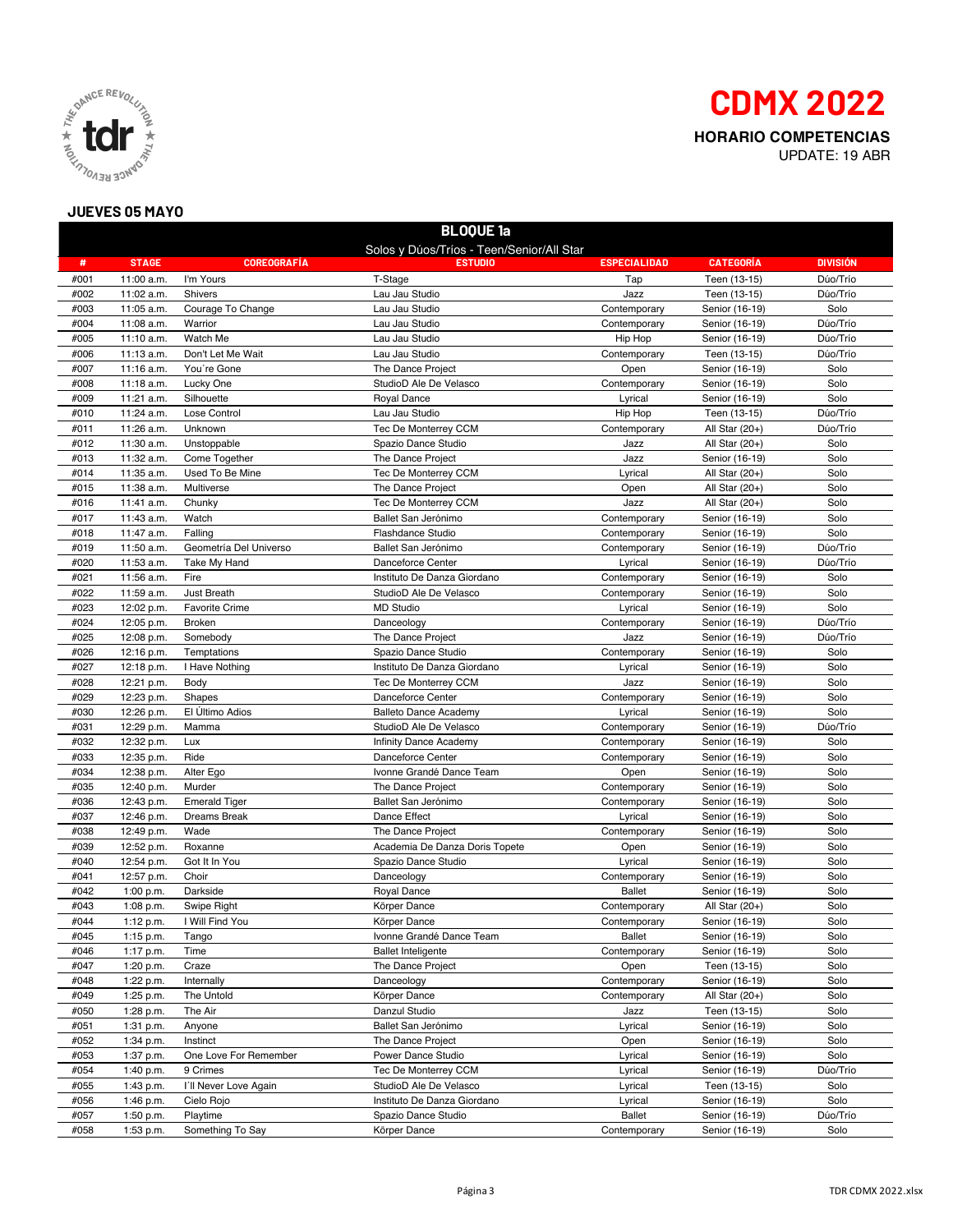| #059         | 1:56 p.m.              | Thule                                       | Plataforma Studio                                   | Contemporary    | All Star $(20+)$               | Solo             |
|--------------|------------------------|---------------------------------------------|-----------------------------------------------------|-----------------|--------------------------------|------------------|
| #060         | 1:59 p.m.              | <b>Blank</b>                                | Körper Dance                                        | Contemporary    | All Star (20+)                 | Solo             |
| #061         | 2:03 p.m.              | I Feel Perfect                              | <b>Ballet Inteligente</b>                           | Jazz            | Teen (13-15)                   | Solo             |
| #062         | 2:06 p.m.              | Sideways                                    | Ivonne Grandé Dance Team                            | Contemporary    | Teen (13-15)                   | Solo             |
| #063         | 2:08 p.m.              | Easy On Me                                  | Royal Dance                                         | Lyrical         | Teen (13-15)                   | Solo             |
| #064         | 2:11 p.m.              | The Pines                                   | <b>MD Studio</b>                                    | Contemporary    | Teen (13-15)                   | Solo             |
| #065         | 2:15 p.m.              | Jealous Guy                                 | Infinity Dance Academy                              | Jazz            | Teen (13-15)                   | Solo             |
| #066         | 2:18 p.m.              | A Voice                                     | Ballet San Jerónimo                                 | Contemporary    | Teen (13-15)                   | Solo             |
| #067         | 2:21 p.m.              | Into The Wild                               | Danceforce Center                                   | Lyrical         | Teen (13-15)                   | Solo             |
| #068         | 2:29 p.m.              | Unstoppable                                 | Dance Effect                                        | Jazz            | Teen (13-15)                   | Solo             |
| #069         | 2:32 p.m.              | Two Swans                                   | StudioD Ale De Velasco                              | Lyrical         | Teen (13-15)                   | Dúo/Trío         |
| #070         | 2:35 p.m.              | Life Colors                                 | <b>Ballet Inteligente</b>                           | <b>Ballet</b>   | Senior (16-19)                 | Solo             |
| #071         | 2:37 p.m.              | Así Soy Yo                                  | <b>Ballet Inteligente</b>                           | Jazz            | Teen (13-15)                   | Solo             |
| #072         | 2:40 p.m.              | Plegarias                                   | Spazio Dance Studio                                 | Lyrical         | Teen (13-15)                   | Solo             |
| #073         | 2:43 p.m.              | Misty                                       | Instituto De Danza Giordano                         | Jazz            | Teen (13-15)                   | Solo             |
| #074         | 2:45 p.m.              | Unlike Me                                   | Flashdance Studio                                   | Contemporary    | Teen (13-15)                   | Solo             |
| #075         | 2:48 p.m.              | El Último Vuelo                             | Danceology                                          | Lyrical         | Teen (13-15)                   | Solo             |
| #076         | 2:51 p.m.              | The Very Last Breath                        | Ballet San Jerónimo                                 | Contemporary    | Teen (13-15)                   | Solo             |
| #077         | 2:54 p.m.              | High                                        | Dance Effect                                        | Jazz            | Teen (13-15)                   | Solo             |
| #078         | 2:57 p.m.              | Light On                                    | Danceforce Center                                   | Contemporary    | Teen (13-15)                   | Solo             |
| #079         | 3:00 p.m.              | Homesick                                    | Royal Dance                                         | Lyrical         | Teen (13-15)                   | Solo             |
| #080         | 3:03 p.m.              | Strange                                     | The Dance Project                                   | Jazz            | Teen (13-15)                   | Solo             |
| #081         | 3:06 p.m.              | Just One Day                                | Danceforce Center                                   | Lyrical         | Teen (13-15)                   | Solo             |
| #082         | 3:08 p.m.              | Photograph                                  | Dance Effect                                        | Lyrical         | Teen (13-15)                   | Solo             |
| #083         | 3:11 p.m.              | Te Extraño                                  | <b>Ballet Inteligente</b>                           | Jazz            | Teen (13-15)                   | Solo             |
| #084         | 3:14 p.m.              | Died In Your Arms                           | Infinity Dance Academy                              | Contemporary    | Teen (13-15)                   | Solo             |
| #085         | 3:16 p.m.              | Knock On Wood                               | Ballet San Jerónimo                                 | Jazz            | Teen (13-15)                   | Dúo/Trío         |
| #086         | 3:20 p.m.              | Vértigo                                     | Dance Effect                                        | Jazz            | Teen (13-15)                   | Solo             |
| #087         | 3:22 p.m.              | Fire Bomb                                   | <b>Flashdance Studio</b>                            | Contemporary    | Teen (13-15)                   | Solo             |
| #088         | 3:25 p.m.              | Dreamin'                                    | Ivonne Grandé Dance Team                            | Lyrical         | Teen (13-15)                   | Solo             |
| #089         | 3:29 p.m.              | Fame                                        | StudioD Ale De Velasco                              | Jazz            | Teen (13-15)                   | Solo             |
| #090         | 3:31 p.m.              | Closer                                      | T-Stage                                             | Tap             | Teen (13-15)                   | Dúo/Trío         |
| #091         | 3:39 p.m.              | Burning                                     | Instituto De Danza Giordano                         | Contemporary    | Teen (13-15)                   | Solo             |
| #092         | 3:42 p.m.              | Darkside                                    | Dance Effect                                        | Jazz            | Teen (13-15)                   | Solo             |
| #093         | 3:45 p.m.              | She Used To Be Mine                         | Danceforce Center                                   | Lyrical         | Teen (13-15)                   | Solo             |
| #094         | 3:48 p.m.              | Te Regalo                                   | Körper Dance                                        | Lyrical         | Teen (13-15)                   | Solo             |
| #095         | 3:51 p.m.              | Piece Of Your Heart                         | Danceology                                          | Jazz            | Teen (13-15)                   | Solo             |
| #096         | 3:54 p.m.              | <b>Barriers</b>                             | Flashdance Studio                                   | Contemporary    | Teen (13-15)                   | Solo             |
| #097         | 3:57 p.m.              | Nuvole                                      | The Dance Project                                   | Lyrical         | Teen (13-15)                   | Solo             |
| #098         | 4:00 p.m.              | Your Love Awakens Me                        | Royal Dance                                         | Lyrical         | Teen (13-15)                   | Dúo/Trío         |
| #099         | 4:03 p.m.              | A Different Kind Of Human                   | Danceology                                          | Contemporary    | Teen (13-15)                   | Solo             |
| #100         | 4:06 p.m.              | It'll Be Ok                                 | Ballet San Jerónimo                                 | Lyrical         | Teen (13-15)                   | Solo             |
| #101         | 4:09 p.m.              | Dreams                                      | Danzul Studio                                       | Jazz            | Teen (13-15)                   | Solo             |
| #102         | 4:12 p.m.              | Uncovering                                  | The Dance Project                                   | Open            | Teen (13-15)                   | Solo             |
| #103         | 4:14 p.m.              | Toxic                                       | Dance Effect                                        | Contemporary    | Teen (13-15)                   | Solo             |
| #104<br>#105 | 4:17 p.m.              | Alive<br>Rebold                             | Pegg Mj Dance Academy<br>Fomento Artístico Cordobés | Jazz            | Teen (13-15)<br>Teen (13-15)   | Dúo/Trío<br>Solo |
|              | 4:20 p.m.              |                                             |                                                     | Contemporary    |                                |                  |
| #106         | 4:23 p.m.              | Dualidad                                    | Körper Dance<br>The Dance Project                   | Contemporary    | Teen (13-15)                   | Dúo/Trío         |
| #107         | 4:25 p.m.              | Her                                         |                                                     | Lyrical         | Teen (13-15)                   | Solo             |
| #108         | 4:29 p.m.              | Tan Solo Imagínate                          | Fomento Artístico Cordobés                          | Ballet          | Senior (16-19)                 | Solo             |
| #109<br>#110 | 4:31 p.m.<br>4:34 p.m. | Young And Beautiful<br>I Don't Wanna Be You | Studio 33<br>Studio 33                              | Contemporary    | Senior (16-19)                 | Solo<br>Solo     |
|              |                        |                                             |                                                     | Lyrical         | Senior (16-19)<br>Teen (13-15) |                  |
| #111<br>#112 | 4:37 p.m.<br>4:39 p.m. | Feeling Good<br>Latch                       | Studio 33<br>Studio 33                              | Jazz<br>Lyrical | Teen (13-15)                   | Solo<br>Solo     |
| #113         | 4:42 p.m.              | Castle                                      | Studio 33                                           | Jazz            | Teen (13-15)                   | Solo             |
| #114         |                        | Dream On                                    | Studio 33                                           | Lyrical         |                                | Solo             |
| #115         | 4:45 p.m.<br>4:47 p.m. | Water Under The Bridge                      | Studio 33                                           | Jazz            | Teen (13-15)<br>Teen (13-15)   | Solo             |
| #116         | 4:49 p.m.              | Hamilton                                    | Studio 33                                           | Open            | Teen (13-15)                   | Solo             |
| #117         | 4:52 p.m.              | Becoming One Of The People                  | Körper Dance                                        | Contemporary    | Senior (16-19)                 | Dúo/Trío         |
| #118         | 4:54 p.m.              | Yo Vuelo                                    | Fomento Artístico Cordobés                          | Contemporary    | Teen (13-15)                   | Solo             |
| #119         |                        |                                             | T-Stage                                             |                 |                                | Solo             |
| #120         | 5:00 p.m.              | Juvel                                       | T-Stage                                             | Tap             | Teen (13-15)                   | Solo             |
|              | 5:03 p.m.              | It Ain't Me                                 |                                                     | Tap             | Teen (13-15)                   |                  |
| #121         | 5:06 p.m.              | Piel Canela                                 | Infinity Dance Academy                              | Tap             | Teen (13-15)                   | Dúo/Trío         |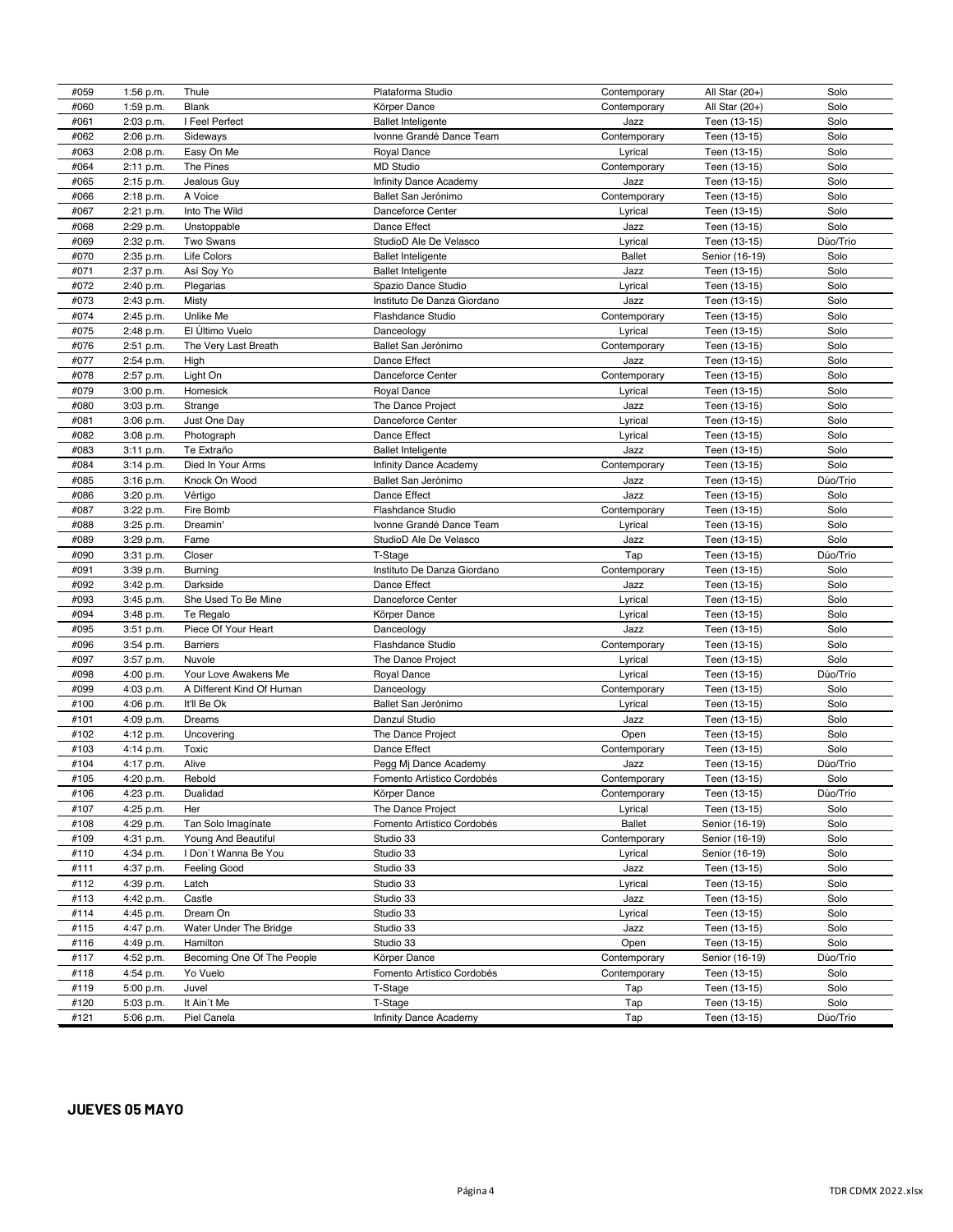| <b>BLOQUE 2a</b> |                        |                                   |                                                  |                         |                                  |                  |
|------------------|------------------------|-----------------------------------|--------------------------------------------------|-------------------------|----------------------------------|------------------|
|                  |                        |                                   | Solos y Dúos/Tríos - Tiny/Mini/Junior            |                         |                                  |                  |
| #                | <b>STAGE</b>           | <b>COREOGRAFÍA</b>                | <b>ESTUDIO</b>                                   | <b>ESPECIALIDAD</b>     | <b>CATEGORIA</b>                 | <b>DIVISIÓN</b>  |
| #122<br>#123     | 5:30 p.m.<br>5:32 p.m. | No Man No Cry<br>Red, Run, Cold   | Infinity Dance Academy<br>Studio 33              | Tap<br>Jazz             | Junior (11-12)<br>Junior (11-12) | Dúo/Trío<br>Solo |
| #124             | 5:34 p.m.              | <b>Falling Apart</b>              | Studio 33                                        | Lyrical                 | Junior (11-12)                   | Solo             |
| #125             | 5:36 p.m.              | Rise Up                           | Mine's Dance Studio                              | Lyrical                 | Mini (8 - 10)                    | Solo             |
| #126             | 5:40 p.m.              | Cadence                           | Körper Dance                                     | Jazz                    | Mini (8 - 10)                    | Dúo/Trío         |
| #127             | 5:43 p.m.              | Crown                             | The Dance Project                                | Jazz                    | Junior (11-12)                   | Solo             |
| #128             | 5:45 p.m.              | Somewhere Only We Know            | Danceforce Center                                | Lyrical                 | Mini (8 - 10)                    | Solo             |
| #129             | 5:48 p.m.              | You Should Be Dancing             | Danceforce Center                                | Jazz                    | Mini (8 - 10)                    | Solo             |
| #130             | 5:51 p.m.              | I'm A Lady                        | Danzul Studio                                    | Jazz                    | Mini (8 - 10)                    | Solo             |
| #131<br>#132     | 5:53 p.m.              | <b>Heart Beat</b><br>Youth        | The Dance Project<br>The Dance Project           | Open<br>Jazz            | Mini (8 - 10)                    | Solo<br>Solo     |
| #133             | 5:55 p.m.<br>5:58 p.m. | Let's Get Loud                    | Andersen Dance Team                              | Jazz                    | Junior (11-12)<br>Tiny (5-7)     | Solo             |
| #134             | 6:01 p.m.              | Selena Vive                       | Instituto De Danza Giordano                      | Hip Hop                 | Mini (8 - 10)                    | Solo             |
| #135             | 6:04 p.m.              | Up In The Sky                     | The Dance Project                                | Lyrical                 | Tiny (5-7)                       | Solo             |
| #136             | 6:06 p.m.              | <b>True Color</b>                 | Andersen Dance Team                              | Lyrical                 | Tiny (5-7)                       | Solo             |
| #137             | 6:09 p.m.              | What The World Nedds Now          | Danceforce Center                                | Lyrical                 | Tiny (5-7)                       | Solo             |
| #138             | 6:12 p.m.              | Man With The Hex                  | Mine's Dance Studio                              | Jazz                    | Mini (8 - 10)                    | Solo             |
| #139             | 6:15 p.m.              | Extinction                        | StudioD Ale De Velasco                           | Contemporary            | Mini (8 - 10)                    | Solo             |
| #140             | 6:18 p.m.              | The Adventure Continues           | Danceforce Center                                | Lyrical                 | Mini (8 - 10)                    | Solo             |
| #141             | 6:21 p.m.              | What's My Name                    | T-Stage<br>Andersen Dance Team                   | Hip Hop<br>Jazz         | Mini (8 - 10)                    | Dúo/Trío<br>Solo |
| #142<br>#143     | 6:23 p.m.<br>6:26 p.m. | Shake The Room<br>Ain't Your Mama | Danzul Studio                                    | Jazz                    | Mini (8 - 10)<br>Mini (8 - 10)   | Solo             |
| #144             | 6:29 p.m.              | Rainbow                           | Instituto De Danza Giordano                      | Lyrical                 | Mini (8 - 10)                    | Solo             |
| #145             | 6:32 p.m.              | Replay                            | Spazio Dance Studio                              | Jazz                    | Mini (8 - 10)                    | Dúo/Trío         |
| #146             | 6:34 p.m.              | Xplod                             | Andersen Dance Team                              | Hip Hop                 | Mini (8 - 10)                    | Solo             |
| #147             | 6:37 p.m.              | Dance                             | Instituto De Danza Giordano                      | Jazz                    | Mini (8 - 10)                    | Solo             |
| #148             | 6:40 p.m.              | I Had a Dream                     | Andersen Dance Team                              | Lyrical                 | Mini (8 - 10)                    | Solo             |
| #149             | 6:43 p.m.              | In My Heart                       | Danceforce Center                                | Lyrical                 | Mini (8 - 10)                    | Solo             |
| #150             | 6:46 p.m.              | Never Enough                      | Mine's Dance Studio                              | Lyrical                 | Mini (8 - 10)                    | Dúo/Trío         |
| #151             | 6:54 p.m.              | Clap Snap                         | Danzul Studio                                    | Jazz                    | Mini (8 - 10)                    | Dúo/Trío         |
| #152             | 6:57 p.m.              | For Viola                         | The Dance Project                                | Contemporary            | Mini (8 - 10)                    | Solo             |
| #153             | 6:59 p.m.              | Eye Of The Tiger                  | Instituto De Danza Giordano                      | Acro                    | Mini (8 - 10)                    | Solo             |
| #154<br>#155     | 7:02 p.m.<br>7:05 p.m. | Confident<br>Let It Bump          | Dance Effect<br>Danceforce Center                | Jazz<br>Hip Hop         | Mini (8 - 10)<br>Mini (8 - 10)   | Solo<br>Dúo/Trío |
| #156             | 7:08 p.m.              | $1+1=2$                           | Andersen Dance Team                              | Jazz                    | Mini (8 - 10)                    | Solo             |
| #157             | 7:11 p.m.              | It Hurts Me                       | The Dance Project                                | <b>Musical Theater</b>  | Mini (8 - 10)                    | Solo             |
| #158             | 7:13 p.m.              | Inside                            | The Dance Project                                | Contemporary            | Junior (11-12)                   | Solo             |
| #159             | 7:16 p.m.              | Dancing With Me                   | Danzul Studio                                    | Jazz                    | Junior (11-12)                   | Solo             |
| #160             | 7:19 p.m.              | Daybreak                          | Körper Dance                                     | Open                    | Junior (11-12)                   | Solo             |
| #161             | 7:22 p.m.              | Leave Your Life                   | Ivonne Grandé Dance Team                         | Jazz                    | Junior (11-12)                   | Solo             |
| #162             | 7:25 p.m.              | <b>Butterfly</b>                  | Andersen Dance Team                              | Contemporary            | Junior (11-12)                   | Solo             |
| #163             | 7:28 p.m.              | Into Me                           | <b>MD Studio</b>                                 | Lyrical                 | Junior (11-12)                   | Solo             |
| #164<br>#165     | 7:30 p.m.<br>7:34 p.m. | Firebird<br>It's Ok               | Ballet San Jerónimo<br>Danceforce Center         | Open<br>Lyrical         | Junior (11-12)<br>Mini (8 - 10)  | Solo<br>Dúo/Trío |
| #166             | 7:37 p.m.              | Play                              | Lau Jau Studio                                   | Open                    | Junior (11-12)                   | Dúo/Trío         |
| #167             | 7:40 p.m.              | Fever                             | Danceology                                       | Jazz                    | Junior (11-12)                   | Solo             |
| #168             | 7:42 p.m.              | Easy On Me                        | Dance Effect                                     | Lyrical                 | Junior (11-12)                   | Solo             |
| #169             | 7:45 p.m.              | Territory                         | Danceforce Center                                | Contemporary            | Junior (11-12)                   | Solo             |
| #170             | 7:48 p.m.              | Ending                            | The Dance Project                                | Contemporary            | Junior (11-12)                   | Solo             |
| #171             | 7:51 p.m.              | Viva La Vida                      | Infinity Dance Academy                           | Hip Hop                 | Junior (11-12)                   | Dúo/Trío         |
| #172             | 7:54 p.m.              | Eight                             | Danceforce Center                                | Contemporary            | Junior (11-12)                   | Solo             |
| #173             | 7:56 p.m.              | Rainbow Connection                | Andersen Dance Team                              | Lyrical                 | Junior (11-12)                   | Solo             |
| #174<br>#175     | 7:59 p.m.              | Pas de Paysant<br>Evolution       | Andersen Dance Team<br>The Dance Project         | <b>Ballet</b>           | Junior (11-12)                   | Solo<br>Solo     |
| #176             | 8:02 p.m.<br>8:04 p.m. | You Only Get What You Give        | Danceforce Center                                | Contemporary<br>Lyrical | Junior (11-12)<br>Junior (11-12) | Solo             |
| #177             | 8:07 p.m.              | Meet Me Halfway                   | <b>Balleto Dance Academy</b>                     | Open                    | Junior (11-12)                   | Dúo/Trío         |
| #178             | 8:10 p.m.              | <b>Material Girl</b>              | Andersen Dance Team                              | Jazz                    | Junior (11-12)                   | Solo             |
| #179             | 8:13 p.m.              | Someday You'll See                | Danceforce Center                                | Lyrical                 | Junior (11-12)                   | Solo             |
| #180             | 8:16 p.m.              | I Wanna Dance With Somebody       | Instituto De Danza Giordano                      | Acro                    | Junior (11-12)                   | Solo             |
| #181             | 8:18 p.m.              | <b>Beautiful Mother</b>           | Ballet San Jerónimo                              | Contemporary            | Junior (11-12)                   | Dúo/Trío         |
| #182             | 8:22 p.m.              | Lux                               | Danceology                                       | Contemporary            | Junior (11-12)                   | Solo             |
| #183             | 8:25 p.m.              | Two                               | Danceforce Center                                | Lyrical                 | Junior (11-12)                   | Dúo/Trío         |
| #184             | 8:28 p.m.              | My Voice                          | The Dance Project                                | Lyrical                 | Junior (11-12)                   | Solo             |
| #185             | 8:30 p.m.              | New Stuff                         | The Dance Project                                | Open                    | Junior (11-12)                   | Solo             |
| #186<br>#187     | 8:33 p.m.<br>8:35 p.m. | Confidence<br>Toxic               | The Dance Project<br>Arturo Garcia Ballet & Jazz | Contemporary<br>Jazz    | Junior (11-12)<br>Tiny (5-7)     | Dúo/Trío<br>Solo |
| #188             | 8:39 p.m.              | 3ra Odalisca "El Corsario"        | Arturo Garcia Ballet & Jazz                      | Ballet                  | Mini (8 - 10)                    | Solo             |
| #189             | 8:40 p.m.              | Revolt                            | Estudio Sanfilippo                               | Jazz                    | Junior (11-12)                   | Solo             |
|                  |                        |                                   |                                                  |                         |                                  |                  |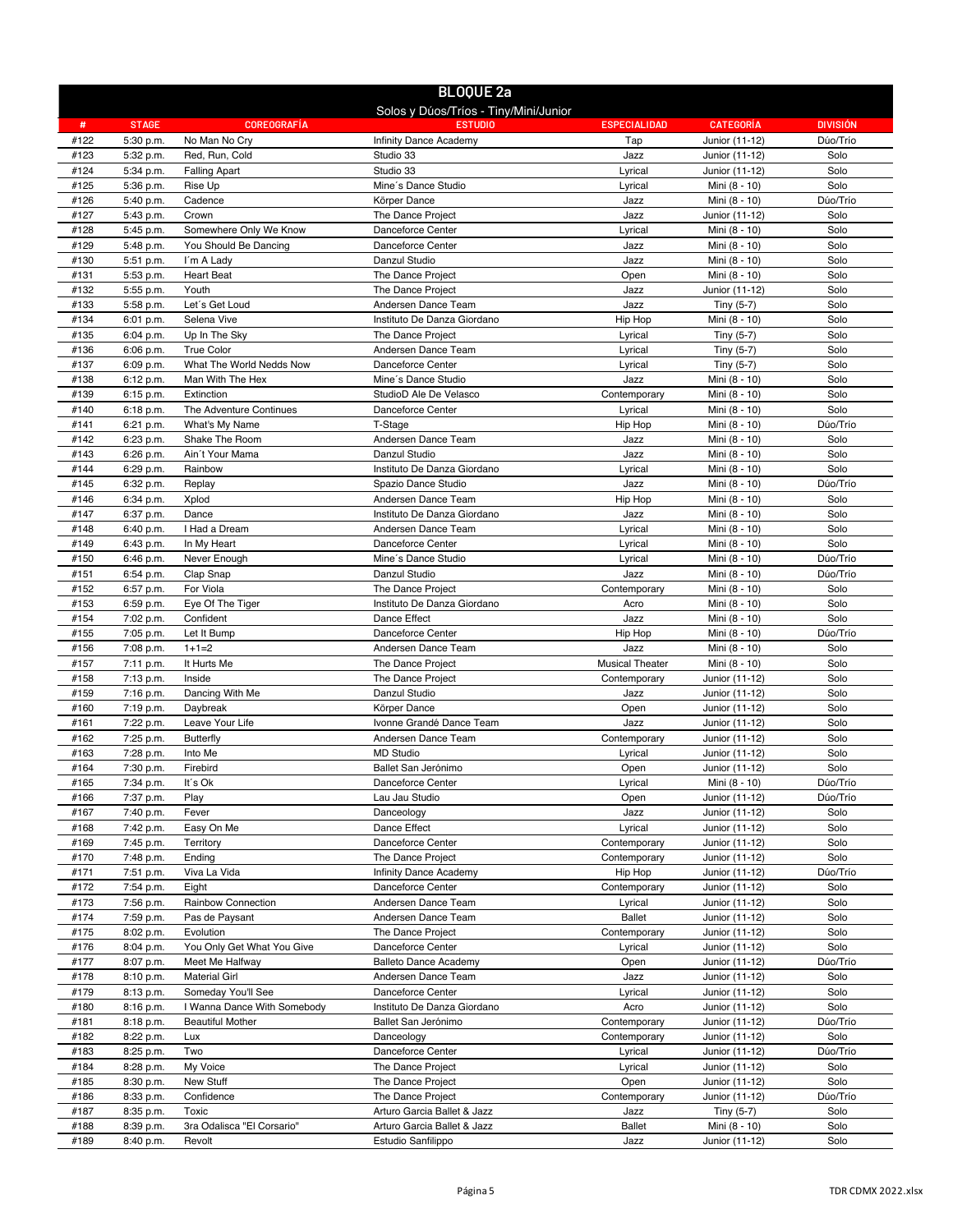#### **VIERNES 06 MAY0**

|              | <b>BLOQUE 1b</b>                          |                                      |                                                               |                                   |                                    |                 |  |  |
|--------------|-------------------------------------------|--------------------------------------|---------------------------------------------------------------|-----------------------------------|------------------------------------|-----------------|--|--|
|              | Solos y Dúos/Tríos - Teen/Senior/All Star |                                      |                                                               |                                   |                                    |                 |  |  |
| #            | <b>STAGE</b>                              | <b>COREOGRAFÍA</b>                   | <b>ESTUDIO</b>                                                | <b>ESPECIALIDAD</b>               | <b>CATEGORIA</b>                   | <b>DIVISIÓN</b> |  |  |
| #190         | 7:00 a.m.                                 | <b>Unchained Melody</b>              | Marycarmen Profesionales En Danza                             | Lyrical                           | Senior (16-19)                     | Solo            |  |  |
| #191         | 7:02 a.m.                                 | Orange Colored Sky                   | Royal Ballet School Veracruz                                  | Jazz                              | All Star (20+)                     | Solo            |  |  |
| #192         | 7:05 a.m.                                 | Fragility Of Life                    | CDL                                                           | Contemporary                      | All Star $(20+)$                   | Solo            |  |  |
| #193         | 7:08 a.m.                                 | Pray                                 | V-Dancers                                                     | Lyrical                           | All Star (20+)                     | Dúo/Trío        |  |  |
| #194         | 7:11 a.m.                                 | Ashes                                | Go Dance Co.                                                  | Lyrical                           | All Star $(20+)$                   | Solo            |  |  |
| #195         | 7:13 a.m.                                 | Pedro Navajas                        | Studio Dance School                                           | Open                              | All Star $(20+)$                   | Solo            |  |  |
| #196         | 7:16 a.m.                                 | Stone Cold<br>Eunoia                 | V-Dancers<br>CDL                                              | Lyrical                           | All Star (20+)                     | Solo<br>Solo    |  |  |
| #197<br>#198 | 7:19 a.m.<br>7:22 a.m.                    | <b>Busy Girl</b>                     | Royal Ballet School Veracruz                                  | Contemporary<br><b>Ballet</b>     | All Star $(20+)$<br>Senior (16-19) | Solo            |  |  |
| #199         | 7:24 a.m.                                 | The Real Deal                        | Step Up                                                       | Hip Hop                           | Senior (16-19)                     | Solo            |  |  |
| #200         | 7:27 a.m.                                 | Danza Árabe                          | <b>CDL</b>                                                    | <b>Ballet</b>                     | Senior (16-19)                     | Dúo/Trío        |  |  |
| #201         | 7:28 a.m.                                 | Lost Without You                     | <b>TDO Danza</b>                                              | Contemporary                      | Senior (16-19)                     | Solo            |  |  |
| #202         | 7:31 a.m.                                 | Cringe                               | Independiente                                                 | Open                              | Senior (16-19)                     | Solo            |  |  |
| #203         | 7:34 a.m.                                 | Lay Me Down                          | <b>Emotions Dance Studio</b>                                  | Lyrical                           | Senior (16-19)                     | Dúo/Trío        |  |  |
| #204         | 7:37 a.m.                                 | Paint It Black                       | Go Dance Co.                                                  | Jazz                              | Senior (16-19)                     | Solo            |  |  |
| #205         | 7:39 a.m.                                 | MJ                                   | CDL                                                           | Contemporary                      | Senior (16-19)                     | Solo            |  |  |
| #206         | 7:42 a.m.                                 | <b>Time Lapse</b>                    | Marycarmen Profesionales En Danza                             | Contemporary                      | Teen (13-15)                       | Solo            |  |  |
| #207         | 7:45 a.m.                                 | Waves                                | Choreo Coaching                                               | Lyrical                           | Teen (13-15)                       | Solo            |  |  |
| #208         | 7:47 a.m.                                 | Nolfet Ed Airomem                    | <b>TDO Danza</b>                                              | Contemporary                      | Senior (16-19)                     | Solo            |  |  |
| #209         | 7:50 a.m.                                 | You Dont Know Me                     | Urban Life Style                                              | Jazz                              | Senior (16-19)                     | Solo            |  |  |
| #210         | 7:53 a.m.                                 | Go Juniors                           | Go Dance Co.                                                  | Hip Hop                           | Senior (16-19)                     | Dúo/Trío        |  |  |
|              | 7:55 a.m.                                 | <b>Break</b>                         |                                                               |                                   |                                    |                 |  |  |
| #211         | 8:03 a.m.                                 | Not About Angels                     | Go Dance Co.                                                  | Lyrical                           | Senior (16-19)                     | Dúo/Trío        |  |  |
| #212         | 8:06a.m.                                  | Immersed In The Dark                 | Studio Dance School                                           | Hip Hop                           | Senior (16-19)                     | Dúo/Trío        |  |  |
| #213         | 8:09 a.m.                                 | She Used To Be Mine                  | Royal Ballet School Veracruz                                  | Lyrical                           | All Star $(20+)$                   | Dúo/Trío        |  |  |
| #214         | 8:15 a.m.                                 | Lights Are On                        | CDL                                                           | Contemporary                      | Senior (16-19)                     | Solo            |  |  |
| #215         | 8:18 a.m.                                 | Love                                 | <b>TDO Danza</b>                                              | Jazz                              | Senior (16-19)                     | Solo            |  |  |
| #216         | 8:21 a.m.                                 | Guantanamera<br>She                  | Dani Del Rio Dance Training / Dani Del Rio Dt<br>Go Dance Co. | Contemporary                      | All Star $(20+)$                   | Solo<br>Solo    |  |  |
| #217<br>#218 | 8:24 a.m.<br>8:27 a.m.                    | Be Italian                           | Choreo Coaching                                               | Hip Hop<br><b>Musical Theater</b> | Senior (16-19)<br>Senior (16-19)   | Solo            |  |  |
| #219         | 8:30 a.m.                                 | Unstoppable                          | Marycarmen Profesionales En Danza                             | Contemporary                      | Teen (13-15)                       | Dúo/Trío        |  |  |
| #220         | 8:33 a.m.                                 | <b>Hoist The Colours</b>             | Royal Ballet School Veracruz                                  | Open                              | Senior (16-19)                     | Solo            |  |  |
| #221         | 8:36 a.m.                                 | Let Me Think About It                | Marycarmen Profesionales En Danza                             | Jazz                              | Senior (16-19)                     | Solo            |  |  |
| #222         | 8:38 a.m.                                 | Cry Me A River                       | <b>TDO Danza</b>                                              | Contemporary                      | Senior (16-19)                     | Solo            |  |  |
| #223         | 8:41 a.m.                                 | Mein Herr                            | Royal Ballet School Veracruz                                  | <b>Musical Theater</b>            | Senior (16-19)                     | Solo            |  |  |
| #224         | 8:44 a.m.                                 | Sassy                                | Relevé Dance Studio                                           | Jazz                              | Teen (13-15)                       | Solo            |  |  |
| #225         | 8:47 a.m.                                 | Are You Living                       | CDL                                                           | Lyrical                           | Senior (16-19)                     | Dúo/Trío        |  |  |
| #226         | 8:50 a.m.                                 | Dos Gardenias                        | Studio Dance School                                           | Jazz                              | Teen (13-15)                       | Dúo/Trío        |  |  |
| #227         | 8:53 a.m.                                 | <b>Back To Dance</b>                 | Royal Ballet School Veracruz                                  | <b>Ballet</b>                     | Teen (13-15)                       | Solo            |  |  |
|              | $8:55$ a.m.                               | <b>Break</b>                         |                                                               |                                   |                                    |                 |  |  |
| #228         | 9:00 a.m.                                 | De Finales, Principios               | La Vía Estudio De Danza                                       | Contemporary                      | Teen (13-15)                       | Solo            |  |  |
| #229         | 9:03 a.m.                                 | Hold On                              | V-Dancers                                                     | Lyrical                           | Teen (13-15)                       | Solo            |  |  |
| #230         | $9:06$ a.m.                               | Bachata En Fukuoka                   | Studio Dance School                                           | Open                              | Teen (13-15)                       | Solo            |  |  |
| #231         | 9:08 a.m.                                 | Divas                                | Relevé Dance Studio                                           | Hip Hop                           | Teen (13-15)                       | Dúo/Trío        |  |  |
| #232         | 9:11 a.m.                                 | Running                              | Viva Dance Academy                                            | Contemporary                      | Teen (13-15)                       | Solo            |  |  |
| #233         | 9:14 a.m.<br>9:17 a.m.                    | Falling                              | Dance Complex                                                 | Lyrical                           | Teen (13-15)                       | Solo            |  |  |
| #234<br>#235 | 9:20 a.m.                                 | I Think We're Alone Now<br>Be A Lady | Go Dance Co.<br>TDO Danza                                     | Jazz<br>Contemporary              | Teen (13-15)<br>Teen (13-15)       | Solo<br>Solo    |  |  |
| #236         | 9:23 a.m.                                 | Sushi                                | Marycarmen Profesionales En Danza                             | Contemporary                      | Teen (13-15)                       | Solo            |  |  |
| #237         | 9:25 a.m.                                 | Burn It Up                           | Go Dance Co.                                                  | Jazz                              | Teen (13-15)                       | Solo            |  |  |
| #238         | 9:28 a.m.                                 | Daisies                              | Dance Complex                                                 | Lyrical                           | Teen (13-15)                       | Solo            |  |  |
| #239         | 9:31 a.m.                                 | Church                               | Studio Dance School                                           | Jazz                              | Teen (13-15)                       | Dúo/Trío        |  |  |
| #240         | 9:33 a.m.                                 | Variación Cupido                     | CDL                                                           | <b>Ballet</b>                     | Teen (13-15)                       | Solo            |  |  |
| #241         | 9:36 a.m.                                 | Haunted                              | Marycarmen Profesionales En Danza                             | Contemporary                      | Teen (13-15)                       | Solo            |  |  |
| #242         | 9:38 a.m.                                 | Thorn                                | Relevé Dance Studio                                           | Open                              | Teen (13-15)                       | Solo            |  |  |
| #243         | 9:41 a.m.                                 | Reborn                               | CDL                                                           | Contemporary                      | Teen (13-15)                       | Solo            |  |  |
| #244         | 9:44 a.m.                                 | Spell On You                         | Estudio Danzart Mérida                                        | Contemporary                      | Teen (13-15)                       | Solo            |  |  |
| #245         | 9:47 a.m.                                 | Una Mujer Que Ve Hacia Adentro       | La Vía Estudio De Danza                                       | Contemporary                      | Teen (13-15)                       | Solo            |  |  |
| #246         | 9:49 a.m.                                 | But I'm A Good Girl                  | Royal Ballet School Veracruz                                  | <b>Musical Theater</b>            | Teen (13-15)                       | Solo            |  |  |
| #247         | 9:52 a.m.                                 | Pirate                               | Choreo Coaching                                               | Open                              | Teen (13-15)                       | Solo            |  |  |
|              | $9:54$ a.m.                               | <b>Break</b>                         |                                                               |                                   |                                    |                 |  |  |
| #248         | 9:59 a.m.                                 | La Fille Mal Gardée                  | Marycarmen Profesionales En Danza                             | <b>Ballet</b>                     | Senior (16-19)                     | Solo            |  |  |
| #249         | 10:01 a.m.                                | Girl On Fire                         | Dance Complex                                                 | Lyrical                           | Teen (13-15)                       | Solo            |  |  |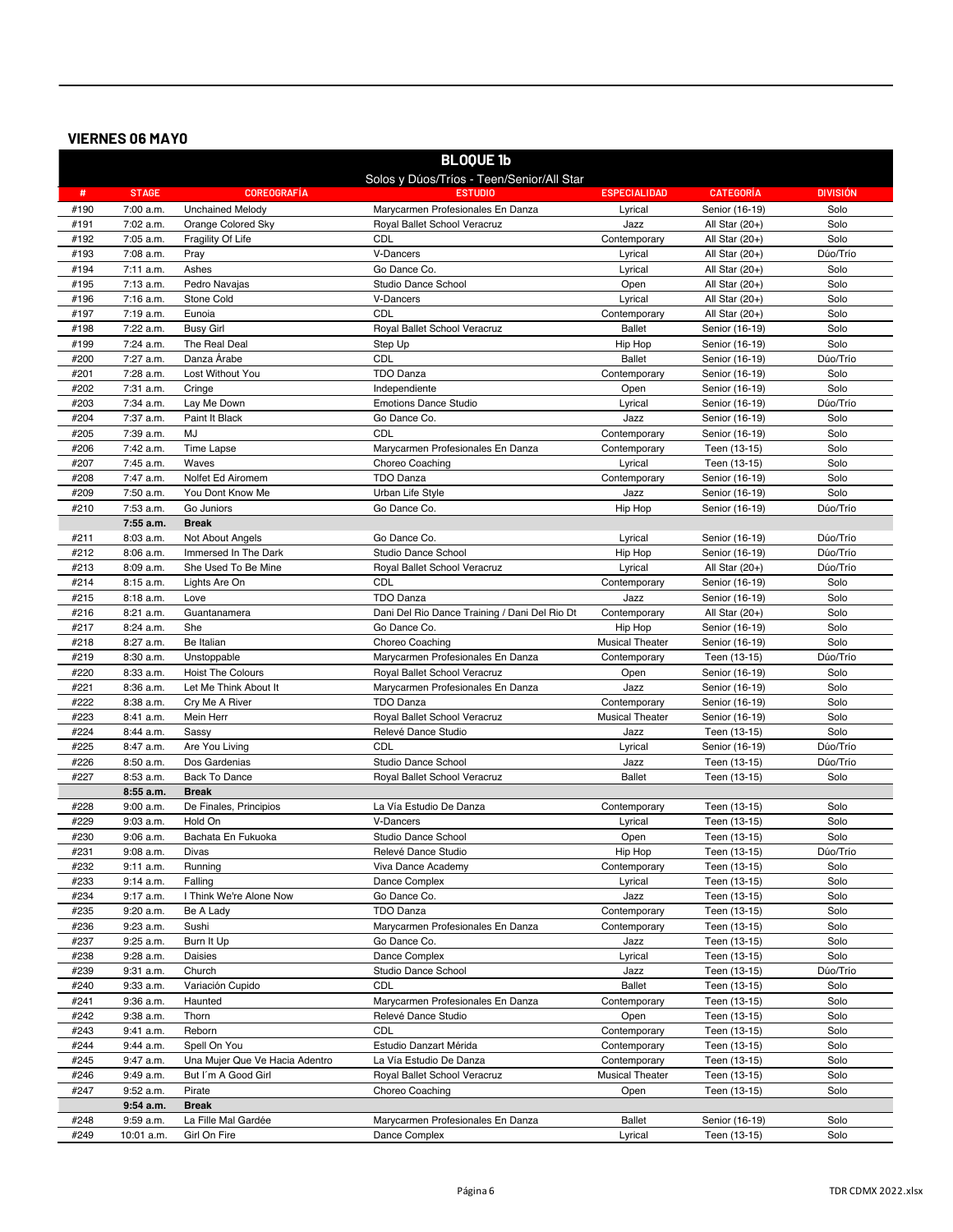| #250 | 10:04 a.m.   | It's My Turn           | Dance Complex                     | Hip Hop       | Senior (16-19) | Solo     |
|------|--------------|------------------------|-----------------------------------|---------------|----------------|----------|
| #251 | 10:07 a.m.   | $\Omega$               | <b>CDL</b>                        | Contemporary  | Teen (13-15)   | Solo     |
| #252 | 10:10 a.m.   | Unconditional          | Viva Dance Academy                | Lyrical       | Teen (13-15)   | Solo     |
| #253 | $10:13$ a.m. | Variación Kitri I Acto | Marycarmen Profesionales En Danza | <b>Ballet</b> | Teen (13-15)   | Solo     |
| #254 | $10:15$ a.m. | Ita                    | <b>CDL</b>                        | Contemporary  | Teen (13-15)   | Solo     |
| #255 | 10:17 a.m.   | Le Cygne               | <b>CDL</b>                        | Contemporary  | Teen (13-15)   | Solo     |
| #256 | 10:20 a.m.   | Fugitive               | Choreo Coaching                   | Contemporary  | Senior (16-19) | Solo     |
| #257 | 10:23 a.m.   | Home Whit You          | Studio Dance School               | Open          | Teen (13-15)   | Solo     |
| #258 | 10:26 a.m.   | Variación Paquita      | Marycarmen Profesionales En Danza | <b>Ballet</b> | Teen (13-15)   | Solo     |
| #259 | 10:28 a.m.   | You Will Be Found      | Estudio Danzart Mérida            | Contemporary  | Teen (13-15)   | Solo     |
| #260 | 10:31 a.m.   | Mamma Knows            | Go Dance Co.                      | Jazz          | Teen (13-15)   | Solo     |
| #261 | 10:33 a.m.   | Hada Del Poder         | Marycarmen Profesionales En Danza | <b>Ballet</b> | Teen (13-15)   | Solo     |
| #262 | 10:35 a.m.   | <b>Breathe Me</b>      | Relevé Dance Studio               | Lyrical       | Teen (13-15)   | Solo     |
| #263 | 10:38 a.m.   | Kitri Variation        | Studio Dance School               | <b>Ballet</b> | Teen (13-15)   | Solo     |
| #264 | 10:40 a.m.   | Vitae                  | <b>CDL</b>                        | Contemporary  | Teen (13-15)   | Solo     |
| #265 | 10:43 a.m.   | Never Enough           | Dance Complex                     | Lyrical       | Teen (13-15)   | Dúo/Trío |
| #266 | 10:46 a.m.   | Ephemeral              | Marycarmen Profesionales En Danza | Contemporary  | Senior (16-19) | Solo     |
| #267 | 10:48 a.m.   | Run                    | Estudio Danzart Mérida            | Acro          | Teen (13-15)   | Solo     |
| #268 | 10:52 a.m.   | Viva La Vida           | Independiente                     | Tap           | Senior (16-19) | Solo     |
|      | 11:00 a.m.   | <b>Tabulador</b>       |                                   |               |                |          |
|      | 11:20 a.m.   | Premiación             |                                   |               |                |          |

#### **VIERNES 06 MAY0**

|      | <b>BLOQUE 2b</b> |                      |                                       |                     |                  |                 |  |
|------|------------------|----------------------|---------------------------------------|---------------------|------------------|-----------------|--|
|      |                  |                      | Solos y Dúos/Tríos - Tiny/Mini/Junior |                     |                  |                 |  |
| #    | <b>STAGE</b>     | <b>COREOGRAFÍA</b>   | <b>ESTUDIO</b>                        | <b>ESPECIALIDAD</b> | <b>CATEGORÍA</b> | <b>DIVISIÓN</b> |  |
| #269 | 12:00 p.m.       | Pump It              | Choreo Coaching                       | Tap                 | Tiny (5-7)       | Solo            |  |
| #270 | 12:02 p.m.       | <b>Higher Ground</b> | Choreo Coaching                       | Tap                 | Junior (11-12)   | Solo            |  |
| #271 | 12:04 p.m.       | Tu Sonrisa           | Studio Dance School                   | Jazz                | Tiny (5-7)       | Dúo/Trío        |  |
| #272 | 12:06 p.m.       | Fashionistas         | <b>Oddity Dance College</b>           | Open                | Mini (8 - 10)    | Dúo/Trío        |  |
| #273 | 12:09 p.m.       | El Ruiseñor          | Marycarmen Profesionales En Danza     | <b>Ballet</b>       | Mini (8 - 10)    | Solo            |  |
| #274 | 12:11 p.m.       | <b>Material Girl</b> | CDL                                   | Jazz                | Tiny $(5-7)$     | Solo            |  |
| #275 | 12:14 p.m.       | Love The Way You Lie | Arturo Garcia Ballet & Jazz           | Lyrical             | Tiny (5-7)       | Dúo/Trío        |  |
| #276 | 12:17 p.m.       | Feel The Light       | Casa Talento                          | Lyrical             | Tiny (5-7)       | Solo            |  |
| #277 | 12:21 p.m.       | Like You             | CDL                                   | Lyrical             | Tiny (5-7)       | Solo            |  |
| #278 | 12:23 p.m.       | Starship             | <b>CDL</b>                            | Jazz                | Tiny (5-7)       | Solo            |  |
| #279 | 12:26 p.m.       | Sax                  | <b>Oddity Dance College</b>           | Acro                | Tiny (5-7)       | Solo            |  |
| #280 | 12:29 p.m.       | Show Me              | Viva Dance Academy                    | Jazz                | Tiny (5-7)       | Solo            |  |
| #281 | 12:32 p.m.       | Freeze               | Dance Connection                      | Lyrical             | Tiny (5-7)       | Solo            |  |
| #282 | 12:35 p.m.       | One More Time        | CDL                                   | Jazz                | Tiny (5-7)       | Solo            |  |
| #283 | 12:38 p.m.       | Fairv                | Choreo Coaching                       | <b>Ballet</b>       | Tiny (5-7)       | Solo            |  |
| #284 | 12:40 p.m.       | Cosmic Love          | Arturo Garcia Ballet & Jazz           | Acro                | Tiny (5-7)       | Solo            |  |
| #285 | 12:43 p.m.       | Me Too               | <b>CDL</b>                            | Jazz                | Tiny (5-7)       | Solo            |  |
| #286 | 12:46 p.m.       | I Got A Feeling      | <b>CDL</b>                            | Jazz                | Tiny (5-7)       | Solo            |  |
| #287 | 12:49 p.m.       | Paquita              | Arturo Garcia Ballet & Jazz           | <b>Ballet</b>       | Tiny (5-7)       | Solo            |  |
| #288 | 12:50 p.m.       | Tea                  | CDL                                   | Jazz                | Tiny (5-7)       | Solo            |  |
|      | 12:53 p.m.       | <b>Break</b>         |                                       |                     |                  |                 |  |
| #289 | 12:58 p.m.       | Cry                  | Arturo Garcia Ballet & Jazz           | <b>Ballet</b>       | Mini (8 - 10)    | Solo            |  |
| #290 | 1:00 p.m.        | Friend Like Me       | Choreo Coaching                       | Jazz                | Tiny (5-7)       | Dúo/Trío        |  |
| #291 | 1:02 p.m.        | <b>Blow A Check</b>  | CDL                                   | Hip Hop             | Mini (8 - 10)    | Dúo/Trío        |  |
| #292 | 1:05 p.m.        | Candyman             | CDL                                   | Jazz                | Tiny (5-7)       | Solo            |  |
| #293 | 1:08 p.m.        | Me Too               | <b>Oddity Dance College</b>           | Jazz                | Tiny (5-7)       | Solo            |  |
| #294 | 1:11 p.m.        | Let's Groove         | <b>TDO Danza</b>                      | Jazz                | Mini (8 - 10)    | Solo            |  |
| #295 | 1:13 p.m.        | Haydn                | Marycarmen Profesionales En Danza     | <b>Ballet</b>       | Mini (8 - 10)    | Solo            |  |
| #296 | 1:16 p.m.        | The Evening Fog      | Estudio Danzart Mérida                | Contemporary        | Mini (8 - 10)    | Solo            |  |
| #297 | 1:18 p.m.        | Unstoppable          | Go Dance Co.                          | Jazz                | Mini (8 - 10)    | Solo            |  |
| #298 | 1:20 p.m.        | Vindication          | <b>CDL</b>                            | Contemporary        | Mini (8 - 10)    | Solo            |  |
| #299 | 1:23 p.m.        | Remember             | Arturo Garcia Ballet & Jazz           | Lyrical             | Mini (8 - 10)    | Solo            |  |
| #300 | 1:27 p.m.        | Angels Like You      | Arturo Garcia Ballet & Jazz           | Lyrical             | Mini (8 - 10)    | Dúo/Trío        |  |
| #301 | 1:30 p.m.        | Mars                 | CDL                                   | Lyrical             | Mini (8 - 10)    | Solo            |  |
| #302 | 1:33 p.m.        | Inspiration          | Körper Dance                          | Lyrical             | Mini (8 - 10)    | Solo            |  |
|      | 1:36 p.m.        | <b>Break</b>         |                                       |                     |                  |                 |  |
| #303 | 1:41 p.m.        | Power                | Viva Dance Academy                    | Jazz                | Mini (8 - 10)    | Solo            |  |
| #304 | 1:44 p.m.        | Icon                 | Estudio Danzart Mérida                | Open                | Mini (8 - 10)    | Solo            |  |
| #305 | 1:46 p.m.        | Quality Of Mercy     | CDL                                   | Lyrical             | Mini (8 - 10)    | Solo            |  |
| #306 | 1:49 p.m.        | Serenade             | Marycarmen Profesionales En Danza     | <b>Ballet</b>       | Mini (8 - 10)    | Solo            |  |
| #307 | 1:52 p.m.        | Aqua Vitae           | <b>Oddity Dance College</b>           | Contemporary        | Mini (8 - 10)    | Solo            |  |
| #308 | 1:55 p.m.        | Dark Paradise        | Go Dance Co.                          | Jazz                | Mini (8 - 10)    | Solo            |  |
|      |                  |                      |                                       |                     |                  |                 |  |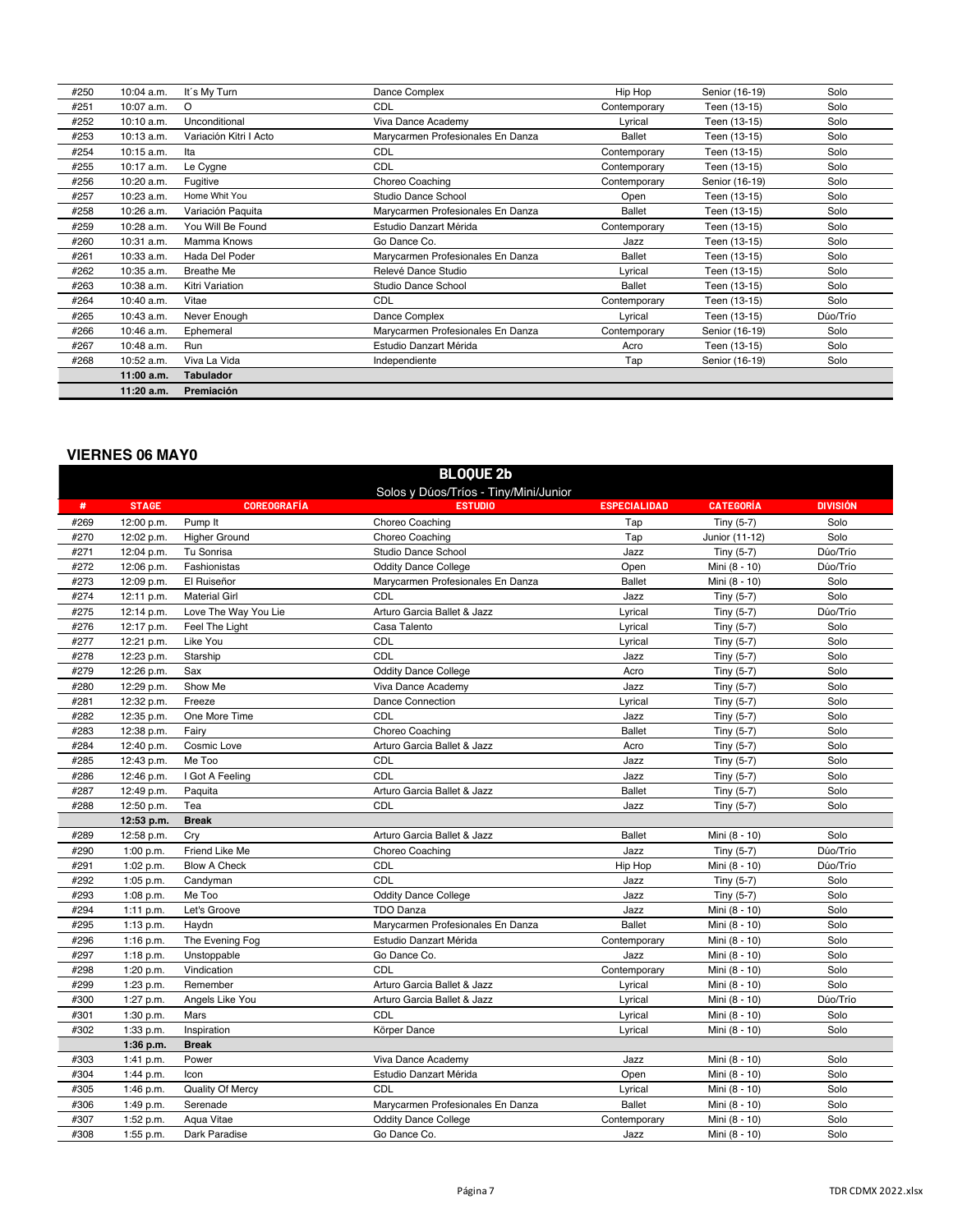| #309 | 1:57 p.m. | Adiós                             | Studio Dance School               | Jazz          | Mini (8 - 10)  | Dúo/Trío |
|------|-----------|-----------------------------------|-----------------------------------|---------------|----------------|----------|
| #310 | 2:00 p.m. | Paranormal                        | CDL                               | Contemporary  | Mini (8 - 10)  | Solo     |
| #311 | 2:02 p.m. | Clap Snap                         | <b>Oddity Dance College</b>       | Acro          | Mini (8 - 10)  | Solo     |
| #312 | 2:05 p.m. | Super Cut                         | <b>CDL</b>                        | Jazz          | Mini (8 - 10)  | Solo     |
| #313 | 2:08 p.m. | Oldstones                         | <b>Oddity Dance College</b>       | Contemporary  | Mini (8 - 10)  | Solo     |
| #314 | 2:10 p.m. | Happiness                         | <b>Oddity Dance College</b>       | Contemporary  | Mini (8 - 10)  | Solo     |
| #315 | 2:13 p.m. | The Climb                         | Dance Complex                     | Lyrical       | Junior (11-12) | Solo     |
| #316 | 2:16 p.m. | Together                          | Marycarmen Profesionales En Danza | Contemporary  | Mini (8 - 10)  | Solo     |
| #317 | 2:19 p.m. | Silizium                          | <b>Oddity Dance College</b>       | Specialty     | Mini (8 - 10)  | Solo     |
| #318 | 2:21 p.m. | The Hot Honey Rag                 | Marycarmen Profesionales En Danza | Jazz          | Mini (8 - 10)  | Solo     |
|      | 2:24 p.m. | <b>Break</b>                      |                                   |               |                |          |
| #319 | 2:29 p.m. | Secrets                           | CDL                               | Lyrical       | Mini (8 - 10)  | Solo     |
| #320 | 2:31 p.m. | See You Again                     | Estudio Danzart Mérida            | Lyrical       | Mini (8 - 10)  | Dúo/Trío |
| #321 | 2:34 p.m. | The Way You Make Me Feel          | CDL                               | Jazz          | Junior (11-12) | Dúo/Trío |
| #322 | 2:37 p.m. | Primadonna                        | Dance Complex                     | Jazz          | Junior (11-12) | Solo     |
| #323 | 2:39 p.m. | Flor De Azar                      | Relevé Dance Studio               | <b>Ballet</b> | Junior (11-12) | Solo     |
| #324 | 2:42 p.m. | Lifestyle Girl                    | Step Up                           | Hip Hop       | Junior (11-12) | Solo     |
| #325 | 2:45 p.m. | Inside                            | CDL                               | Contemporary  | Junior (11-12) | Solo     |
| #326 | 2:48 p.m. | Legs                              | Dance Complex                     | Jazz          | Junior (11-12) | Solo     |
| #327 | 2:50 p.m. | Baby I Love Your Way              | Relevé Dance Studio               | Jazz          | Junior (11-12) | Solo     |
| #328 | 2:53 p.m. | Paguita                           | Casa Talento                      | <b>Ballet</b> | Junior (11-12) | Solo     |
| #329 | 2:57 p.m. | <b>Right Round</b>                | <b>TDO Danza</b>                  | Contemporary  | Junior (11-12) | Solo     |
| #330 | 3:00 p.m. | Una Noche De Invierno             | La Vía Estudio De Danza           | Contemporary  | Junior (11-12) | Dúo/Trío |
| #331 | 3:02 p.m. | <b>Wicked Game</b>                | <b>CDL</b>                        | Lyrical       | Junior (11-12) | Solo     |
| #332 | 3:05 p.m. | Dance Without                     | Viva Dance Academy                | Contemporary  | Junior (11-12) | Solo     |
| #333 | 3:08 p.m. | Clair De Lune                     | <b>CDL</b>                        | Contemporary  | Junior (11-12) | Solo     |
| #334 | 3:11 p.m. | A Million Dreams                  | Dance Complex                     | Lyrical       | Junior (11-12) | Solo     |
| #335 | 3:15 p.m. | <b>Todo Pasa</b>                  | Studio Dance School               | Lyrical       | Junior (11-12) | Dúo/Trío |
|      | 3:17 p.m. | <b>Break</b>                      |                                   |               |                |          |
| #336 | 3:22 p.m. | <b>Eleanor Rigby</b>              | Epic Motion                       | Contemporary  | Junior (11-12) | Solo     |
| #337 | 3:25 p.m. | Jewels                            | Relevé Dance Studio               | Open          | Junior (11-12) | Solo     |
| #338 | 3:28 p.m. | Wonder                            | Dance Connection                  | Contemporary  | Junior (11-12) | Dúo/Trío |
| #339 | 3:32 p.m. | Sugar                             | Relevé Dance Studio               | Jazz          | Junior (11-12) | Solo     |
| #340 | 3:35 p.m. | Kitri                             | Choreo Coaching                   | <b>Ballet</b> | Junior (11-12) | Solo     |
| #341 | 3:37 p.m. | Survivor                          | <b>CDL</b>                        | Contemporary  | Junior (11-12) | Solo     |
| #342 | 3:40 p.m. | Asi Es Que Es                     | Dance Complex                     | Hip Hop       | Junior (11-12) | Solo     |
| #343 | 3:43 p.m. | Paradise                          | Arturo Garcia Ballet & Jazz       | Lyrical       | Junior (11-12) | Solo     |
| #344 | 3:46 p.m. | Imagine                           | Go Dance Co.                      | Jazz          | Junior (11-12) | Solo     |
| #345 | 3:49 p.m. | Sand                              | <b>CDL</b>                        | Contemporary  | Junior (11-12) | Solo     |
| #346 | 3:51 p.m. | Everybody Wants To Rule The World | Dance Complex                     | Contemporary  | Junior (11-12) | Solo     |
| #347 | 3:55 p.m. | <b>Rockin Beats</b>               | Casa Talento                      | Hip Hop       | Junior (11-12) | Solo     |
| #348 | 3:58 p.m. | Angel By The Wings                | Estudio Danzart Mérida            | Open          | Junior (11-12) | Solo     |
| #349 | 4:01 p.m. | Soldier                           | Relevé Dance Studio               | Contemporary  | Junior (11-12) | Solo     |
| #350 | 4:03 p.m. | Happiness Does Not Wait           | <b>CDL</b>                        | Lyrical       | Junior (11-12) | Solo     |
| #351 | 4:06 p.m. | Constellations                    | Relevé Dance Studio               | Open          | Junior (11-12) | Dúo/Trío |
| #352 | 4:09 p.m. | The Light That Never Fails        | Dance Complex                     | Lyrical       | Junior (11-12) | Dúo/Trío |
|      | 4:15 p.m. | <b>Tabulador</b>                  |                                   |               |                |          |
|      | 4:40 p.m. | Premiación                        |                                   |               |                |          |

#### **VIERNES 06 MAY0**

|      |              |                         | <b>BLOQUE 3a</b>         |                     |                  |                      |
|------|--------------|-------------------------|--------------------------|---------------------|------------------|----------------------|
|      |              |                         | Grupos - Teen            |                     |                  |                      |
| #    | <b>STAGE</b> | <b>COREOGRAFÍA</b>      | <b>ESTUDIO</b>           | <b>ESPECIALIDAD</b> | <b>CATEGORÍA</b> | <b>DIVISIÓN</b>      |
| #353 | 5:20 p.m.    | Breathe In Breathe Out  | Infinity Dance Academy   | Contemporary        | Teen (13-15)     | Grupo Grande (10-15) |
| #354 | 5:23 p.m.    | Say My Name             | Ballet San Jerónimo      | Open                | Teen (13-15)     | Grupo Grande (10-15) |
| #355 | 5:27 p.m.    | Release Me              | <b>MD Studio</b>         | Contemporary        | Teen (13-15)     | Línea (16-24)        |
| #356 | 5:30 p.m.    | Ain't No Other Man      | Studio 33                | Jazz                | Teen (13-15)     | Grupo Grande (10-15) |
| #357 | 5:33 p.m.    | Got Your Number         | Lau Jau Studio           | Jazz                | Teen (13-15)     | Grupo Chico (4-9)    |
| #358 | 5:36 p.m.    | Wind                    | Danceology               | Contemporary        | Teen (13-15)     | Grupo Chico (4-9)    |
| #359 | 5:39 p.m.    | Ramalama                | Ivonne Grandé Dance Team | Open                | Teen (13-15)     | Grupo Chico (4-9)    |
| #360 | 5:43 p.m.    | Hey Boy                 | Relevé Dance Studio      | Jazz                | Teen (13-15)     | Grupo Chico (4-9)    |
| #361 | 5:46 p.m.    | Lady Power              | The Dance Project        | Open                | Teen (13-15)     | Grupo Chico (4-9)    |
| #362 | 5:49 p.m.    | Whitney                 | Royal Dance              | Jazz                | Teen (13-15)     | Grupo Chico (4-9)    |
| #363 | 5:52 p.m.    | Lego                    | Viva Dance Academy       | Jazz                | Teen (13-15)     | Grupo Chico (4-9)    |
| #364 | 5:55 p.m.    | Old School              | Körper Dance             | Hip Hop             | Teen (13-15)     | Grupo Chico (4-9)    |
| #365 | 5:59 p.m.    | <b>Beautiful People</b> | Lau Jau Studio           | Hip Hop             | Teen (13-15)     | Grupo Chico (4-9)    |
| #366 | 6:02 p.m.    | Studio 54               | Ivonne Grandé Dance Team | Jazz                | Teen (13-15)     | Grupo Chico (4-9)    |
| #367 | 6:04 p.m.    | Hallelujah              | Danceforce Center        | Contemporary        | Teen (13-15)     | Grupo Chico (4-9)    |
|      |              |                         |                          |                     |                  |                      |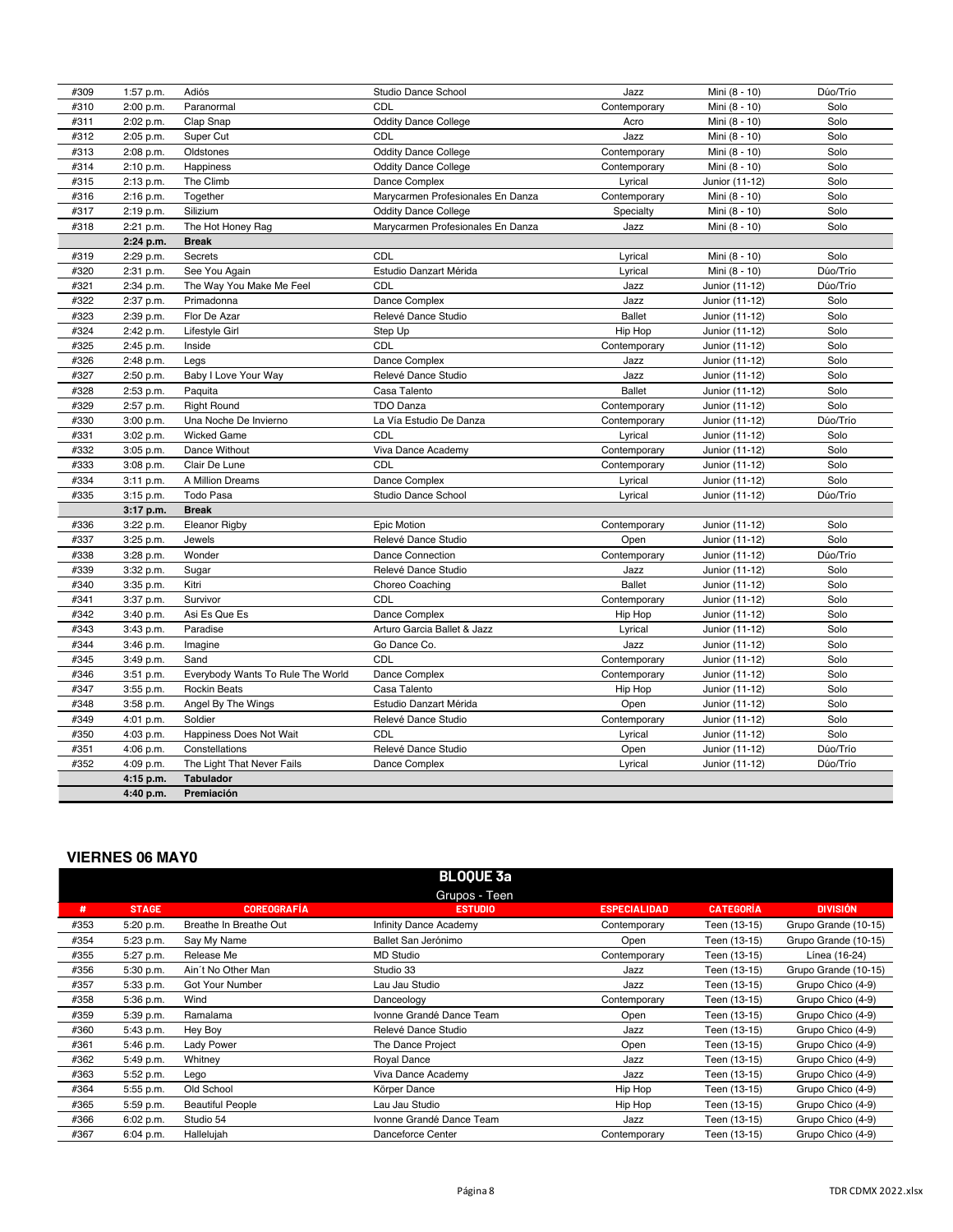| #368 | 6:08 p.m. | Shadow Wind          | Ballet San Jerónimo               | Contemporary           | Teen (13-15) | Grupo Chico (4-9)    |
|------|-----------|----------------------|-----------------------------------|------------------------|--------------|----------------------|
| #369 | 6:16 p.m. | The Concert          | Danceology                        | Hip Hop                | Teen (13-15) | Grupo Chico (4-9)    |
| #370 | 6:19 p.m. | Half Way             | <b>Infinity Dance Academy</b>     | Hip Hop                | Teen (13-15) | Grupo Chico (4-9)    |
| #371 | 6:22 p.m. | Instinto             | Viva Dance Academy                | Contemporary           | Teen (13-15) | Grupo Chico (4-9)    |
| #372 | 6:25 p.m. | Mascaradas           | Marycarmen Profesionales En Danza | <b>Ballet</b>          | Teen (13-15) | Grupo Chico (4-9)    |
| #373 | 6:28 p.m. | Kill The Lights      | Dance Complex                     | Jazz                   | Teen (13-15) | Grupo Grande (10-15) |
| #374 | 6:32 p.m. | Satellites           | Lau Jau Studio                    | Contemporary           | Teen (13-15) | Grupo Chico (4-9)    |
| #375 | 6:35 p.m. | A Letter For You     | Danceforce Center                 | Lyrical                | Teen (13-15) | Grupo Chico (4-9)    |
| #376 | 6:38 p.m. | Geronimo             | Spazio Dance Studio               | Open                   | Teen (13-15) | Grupo Chico (4-9)    |
| #377 | 6:41 p.m. | Woman                | T-Stage                           | Hip Hop                | Teen (13-15) | Grupo Chico (4-9)    |
| #378 | 6:44 p.m. | Voice Of God         | <b>Emotions Dance Studio</b>      | Lyrical                | Teen (13-15) | Grupo Chico (4-9)    |
| #379 | 6:47 p.m. | The Race             | Ballet San Jerónimo               | Jazz                   | Teen (13-15) | Grupo Grande (10-15) |
| #380 | 6:51 p.m. | Yoncé                | Viva Dance Academy                | Hip Hop                | Teen (13-15) | Grupo Chico (4-9)    |
| #381 | 6:54 p.m. | Find Your Way        | Danceology                        | Contemporary           | Teen (13-15) | Grupo Chico (4-9)    |
| #382 | 6:57 p.m. | Sonder               | Marycarmen Profesionales En Danza | Contemporary           | Teen (13-15) | Grupo Chico (4-9)    |
| #383 | 7:00 p.m. | Girls On The Floor   | Lau Jau Studio                    | Hip Hop                | Teen (13-15) | Grupo Chico (4-9)    |
| #384 | 7:03 p.m. | Wonka                | Ivonne Grandé Dance Team          | Jazz                   | Teen (13-15) | Línea (16-24)        |
| #385 | 7:06 p.m. | Work It              | Danceforce Center                 | Hip Hop                | Teen (13-15) | Grupo Chico (4-9)    |
| #386 | 7:09 p.m. | Nuc                  | Körper Dance                      | Contemporary           | Teen (13-15) | Grupo Chico (4-9)    |
| #387 | 7:18 p.m. | Infierno             | <b>Balleto Dance Academy</b>      | Lyrical                | Teen (13-15) | Grupo Chico (4-9)    |
| #388 | 7:21 p.m. | En La Parada         | La Vía Estudio De Danza           | <b>Musical Theater</b> | Teen (13-15) | Grupo Chico (4-9)    |
| #389 | 7:24 p.m. | <b>Black Widow</b>   | Infinity Dance Academy            | Hip Hop                | Teen (13-15) | Grupo Chico (4-9)    |
| #390 | 7:27 p.m. | Vanus                | Viva Dance Academy                | Jazz                   | Teen (13-15) | Grupo Chico (4-9)    |
| #391 | 7:30 p.m. | Me Vas A Hablar O No | Danceology                        | Contemporary           | Teen (13-15) | Grupo Chico (4-9)    |
| #392 | 7:33 p.m. | Angel By The Wings   | Lau Jau Studio                    | Jazz                   | Teen (13-15) | Grupo Chico (4-9)    |
| #393 | 7:36 p.m. | Hold On              | Danceforce Center                 | Contemporary           | Teen (13-15) | Grupo Chico (4-9)    |
| #394 | 7:39 p.m. | Rescue               | Royal Dance                       | Lyrical                | Teen (13-15) | Grupo Chico (4-9)    |
| #395 | 7:43 p.m. | Control              | The Dance Project                 | Lyrical                | Teen (13-15) | Grupo Chico (4-9)    |
| #396 | 7:46 p.m. | La Vida              | La Vía Estudio De Danza           | Contemporary           | Teen (13-15) | Grupo Chico (4-9)    |
| #397 | 7:49 p.m. | Club-Dance-Hype      | Infinity Dance Academy            | Hip Hop                | Teen (13-15) | Grupo Grande (10-15) |
| #398 | 7:53 p.m. | Now                  | Lau Jau Studio                    | Contemporary           | Teen (13-15) | Grupo Chico (4-9)    |
| #399 | 7:55 p.m. | Gentleman            | Danceforce Center                 | Hip Hop                | Teen (13-15) | Grupo Chico (4-9)    |
| #400 | 8:04 p.m. | Another Love         | Danceforce Center                 | Contemporary           | Teen (13-15) | Grupo Chico (4-9)    |
| #401 | 8:07 p.m. | I Got The Juice      | La Vía Estudio De Danza           | Hip Hop                | Teen (13-15) | Grupo Chico (4-9)    |
| #402 | 8:10 p.m. | Protest              | <b>MD Studio</b>                  | Lyrical                | Teen (13-15) | Grupo Grande (10-15) |
| #403 | 8:14 p.m. | Soledad Y El Mar     | Ballet San Jerónimo               | Contemporary           | Teen (13-15) | Grupo Grande (10-15) |
| #404 | 8:17 p.m. | Pose                 | Danceology                        | Jazz                   | Teen (13-15) | Grupo Grande (10-15) |
| #405 | 8:20 p.m. | Friend Like Me       | <b>Infinity Dance Academy</b>     | <b>Musical Theater</b> | Teen (13-15) | Grupo Grande (10-15) |
| #406 | 8:24 p.m. | El Último Día        | Studio 33                         | Contemporary           | Teen (13-15) | Grupo Grande (10-15) |
| #407 | 8:27 p.m. | Where We Go          | Lau Jau Studio                    | Open                   | Teen (13-15) | Grupo Grande (10-15) |
| #408 | 8:30 p.m. | Young And Beautiful  | Go Dance Co.                      | Jazz                   | Teen (13-15) | Grupo Grande (10-15) |
| #409 | 8:33 p.m. | I Was Here           | Dance Effect                      | Lyrical                | Teen (13-15) | Grupo Grande (10-15) |
| #410 | 8:41 p.m. | Stand Up             | Viva Dance Academy                | Hip Hop                | Teen (13-15) | Grupo Grande (10-15) |
| #411 | 8:45 p.m. | Dance Warriors       | <b>MD Studio</b>                  | Hip Hop                | Teen (13-15) | Línea (16-24)        |
| #412 | 8:48 p.m. | Thunder              | Infinity Dance Academy            | Hip Hop                | Teen (13-15) | Grupo Grande (10-15) |
| #413 | 8:51 p.m. | Old Skin             | Danceforce Center                 | Contemporary           | Teen (13-15) | Línea (16-24)        |
| #414 | 8:55 p.m. | <b>Grand Piano</b>   | Ivonne Grandé Dance Team          | Lyrical                | Teen (13-15) | Grupo Chico (4-9)    |
| #415 | 8:59 p.m. | Fashionista          | Ballet San Jerónimo               | Jazz                   | Teen (13-15) | Línea (16-24)        |
| #416 | 9:02 p.m. | Chocolate            | The Dance Project                 | Contemporary           | Teen (13-15) | Línea (16-24)        |
| #417 | 9:05 p.m. | Time Keeper          | Lau Jau Studio                    | Contemporary           | Teen (13-15) | Línea (16-24)        |
| #418 | 9:14 p.m. | La Vida Loca         | Royal Dance                       | Open                   | Teen (13-15) | Grupo Chico (4-9)    |
| #419 | 9:17 p.m. | Here We Come         | Dance Complex                     | Hip Hop                | Teen (13-15) | Grupo Grande (10-15) |
| #420 | 9:21 p.m. | Over The Rainbow     | Infinity Dance Academy            | Tap                    | Teen (13-15) | Grupo Chico (4-9)    |
| #421 | 9:24 p.m. | Can't Hold Us        | T-Stage                           | Tap                    | Teen (13-15) | Grupo Chico (4-9)    |
| #422 | 9:27 p.m. | Swing Phenomenon     | <b>Infinity Dance Academy</b>     | Tap                    | Teen (13-15) | Grupo Chico (4-9)    |

## **SÁBADO 07 MAYO**

| <b>BLOOUE 3b</b>                          |              |                    |                             |                     |                  |                   |  |
|-------------------------------------------|--------------|--------------------|-----------------------------|---------------------|------------------|-------------------|--|
| Grupos - Tiny/Mini/Junior/Senior/All Star |              |                    |                             |                     |                  |                   |  |
| #                                         | <b>STAGE</b> | <b>COREOGRAFÍA</b> | <b>ESTUDIO</b>              | <b>ESPECIALIDAD</b> | <b>CATEGORÍA</b> | <b>DIVISIÓN</b>   |  |
| #423a                                     | 7:00 a.m.    | Cruella            | Lau Jau Studio              | Show Dance          | Junior (11-12)   | Grupo Chico (4-9) |  |
| #423                                      | 7:03 a.m.    | <b>Better Days</b> | Spazio Dance Studio         | Contemporary        | Senior (16-19)   | Grupo Chico (4-9) |  |
| #424                                      | 7:06 a.m.    | <b>Blind</b>       | Instituto De Danza Giordano | Contemporarv        | Senior (16-19)   | Grupo Chico (4-9) |  |
| #425                                      | 7:10 a.m.    | Fixated            | The Dance Project           | Open                | All Star $(20+)$ | Grupo Chico (4-9) |  |
| #426                                      | 7:13 a.m.    | Rosalía            | Ivonne Grandé Dance Team    | Specialty           | All Star $(20+)$ | Grupo Chico (4-9) |  |
| #427                                      | $7:15$ a.m.  | Cha Cha Heels      | Danzul Studio               | Jazz                | All Star $(20+)$ | Grupo Chico (4-9) |  |
| #428                                      | 7:19a.m.     | Guilty             | Körper Dance                | Contemporary        | Senior (16-19)   | Grupo Chico (4-9) |  |
| #429                                      | 7:22 a.m.    | Time Exists        | Dancynart Escuela De Danza  | Lyrical             | Senior (16-19)   | Grupo Chico (4-9) |  |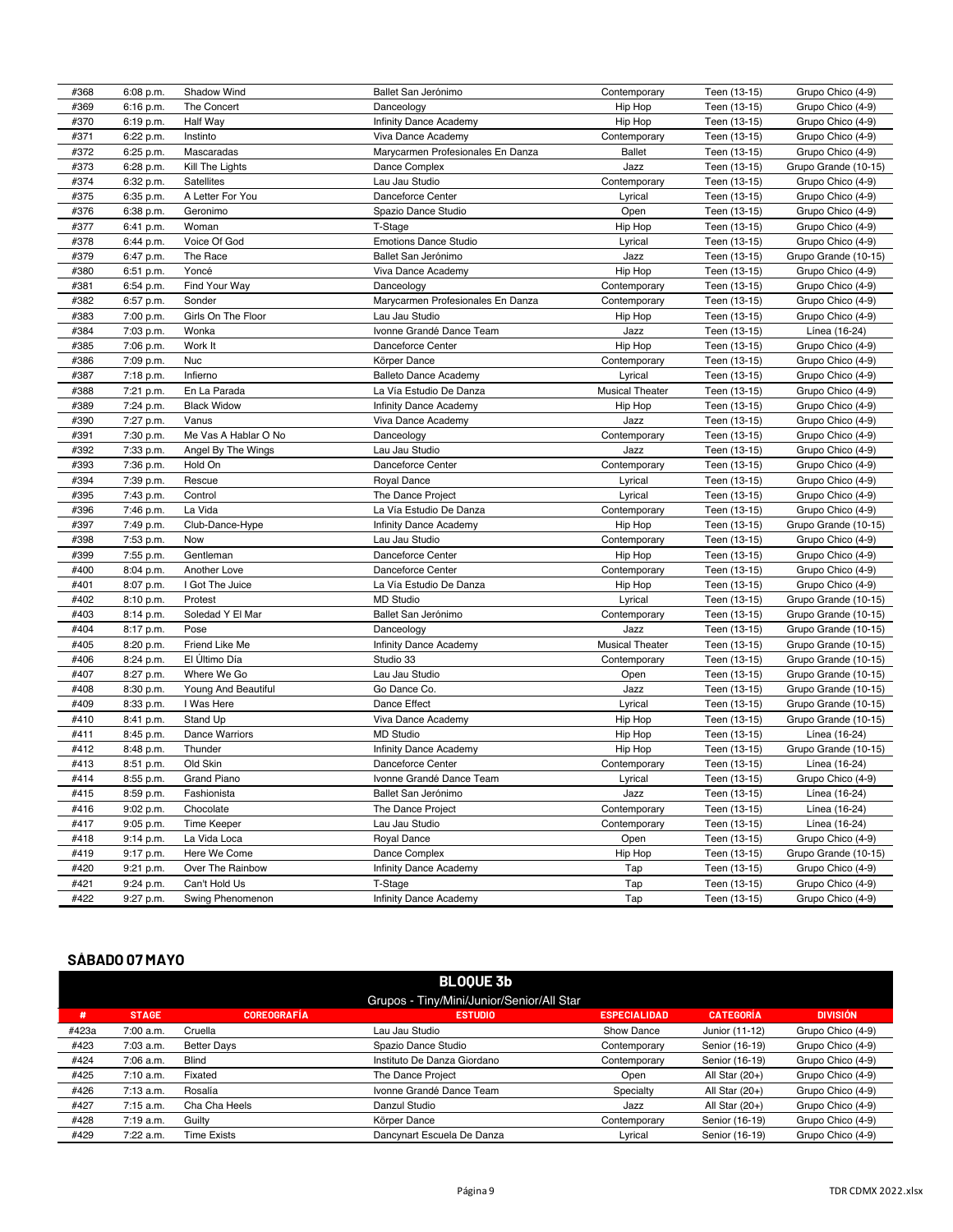| #430 | 7:26 a.m.  | D.D.                      | Tec De Monterrey CCM              | Jazz                   | All Star $(20+)$ | Grupo Chico (4-9)                            |
|------|------------|---------------------------|-----------------------------------|------------------------|------------------|----------------------------------------------|
| #431 | 7:29 a.m.  | Stand Up                  | CDL                               | Contemporary           | All Star $(20+)$ | Grupo Chico (4-9)                            |
| #432 | 7:33 a.m.  | Antipatriarca             | Studio Dance School               | Open                   | Senior (16-19)   | Grupo Chico (4-9)                            |
| #433 | 7:36 a.m.  | Warriors                  | Instituto De Danza Giordano       | Hip Hop                | Senior (16-19)   | Grupo Chico (4-9)                            |
| #434 | 7:40 a.m.  | What Else Is There        | The Dance Project                 | Contemporary           | Senior (16-19)   | Grupo Chico (4-9)                            |
| #435 | 7:43 a.m.  | Ingobernable              | Spazio Dance Studio               | Jazz                   | Senior (16-19)   | Grupo Chico (4-9)                            |
| #436 | 7:45 a.m.  | Amén                      | Danceforce Center                 | Contemporary           | Senior (16-19)   | Grupo Grande (10-15)                         |
|      |            |                           |                                   |                        |                  |                                              |
| #437 | 7:48 a.m.  | Let's Tedx Talk           | Danceology                        | Jazz                   | Junior (11-12)   | Grupo Chico (4-9)                            |
| #438 | 7:51 a.m.  | I Got You                 | Infinity Dance Academy            | Jazz                   | Junior (11-12)   | Grupo Chico (4-9)                            |
| #439 | 7:54 a.m.  | Contact                   | Danceforce Center                 | Hip Hop                | Junior (11-12)   | Grupo Chico (4-9)                            |
| #440 | 7:57 a.m.  | Rain On Me                | CDL                               | Jazz                   | Junior (11-12)   | Grupo Chico (4-9)                            |
| #441 | 8:01 a.m.  | Rock To The Rythm         | Casa Talento                      | Hip Hop                | Junior (11-12)   | Grupo Grande (10-15)                         |
| #442 | 8:03 a.m.  | Let's Up                  | Lau Jau Studio                    | Hip Hop                | Junior (11-12)   | Grupo Chico (4-9)                            |
| #443 | 8:11 a.m.  | Gypsies                   | Relevé Dance Studio               | Jazz                   | Junior (11-12)   | Grupo Chico (4-9)                            |
| #444 | 8:14 a.m.  | Get It On The Floor       | Step Up                           | Hip Hop                | Junior (11-12)   | Grupo Chico (4-9)                            |
| #445 | 8:17 a.m.  | Toxic                     | Go Dance Co.                      | Jazz                   | Mini (8 - 10)    | Grupo Chico (4-9)                            |
|      |            |                           |                                   |                        |                  |                                              |
| #446 | 8:20 a.m.  | Rabiosa                   | Viva Dance Academy                | Jazz                   | Mini (8 - 10)    | Grupo Chico (4-9)                            |
| #447 | 8:22 a.m.  | Lago De Los Cisnes        | <b>Balleto Dance Academy</b>      | <b>Ballet</b>          | Mini (8 - 10)    | Grupo Chico (4-9)                            |
| #448 | 8:25 a.m.  | Hold The Drama            | T-Stage                           | Hip Hop                | Mini (8 - 10)    | Grupo Chico (4-9)                            |
| #449 | 8:28 a.m.  | Pachuco                   | Pegg Mj Dance Academy             | Jazz                   | Mini (8 - 10)    | Grupo Chico (4-9)                            |
| #450 | 8:32 a.m.  | Conga                     | Marycarmen Profesionales En Danza | Jazz                   | Mini (8 - 10)    | Grupo Chico (4-9)                            |
| #451 | 8:34 a.m.  | Ritmo                     | Danceology                        | Jazz                   | Mini (8 - 10)    | Grupo Chico (4-9)                            |
| #452 | 8:38 a.m.  | Jet Set                   | Dancynart Escuela De Danza        | Jazz                   | Mini (8 - 10)    | Grupo Chico (4-9)                            |
| #453 | 8:41 a.m.  | Lost Boy                  | <b>Dance Connection</b>           | Lyrical                | Mini (8 - 10)    | Grupo Chico (4-9)                            |
| #454 | 8:44 a.m.  | Ansiedad                  | Tec De Monterrey CCM              | Contemporary           | All Star $(20+)$ | Grupo Grande (10-15)                         |
| #455 |            |                           | Danceforce Center                 |                        |                  |                                              |
|      | 8:48 a.m.  | Yaji                      |                                   | Hip Hop                | Junior (11-12)   | Grupo Chico (4-9)                            |
| #456 | 8:51 a.m.  | Conga                     | Instituto De Danza Giordano       | Jazz                   | Mini (8 - 10)    | Grupo Chico (4-9)                            |
| #457 | 8:53 a.m.  | Little Volts Eds          | <b>Enerdance Studio</b>           | Hip Hop                | Mini (8 - 10)    | Grupo Chico (4-9)                            |
| #458 | 8:57 a.m.  | Palladium                 | Körper Dance                      | Jazz                   | Mini (8 - 10)    | Grupo Chico (4-9)                            |
| #459 | 9:00 a.m.  | I'm Your Arrow To The Sky | Danceology                        | Contemporary           | Junior (11-12)   | Grupo Chico (4-9)                            |
| #460 | 9:03 a.m.  | Pizzicato                 | Marycarmen Profesionales En Danza | <b>Ballet</b>          | Mini (8 - 10)    | Grupo Chico (4-9)                            |
| #461 | 9:06 a.m.  | <b>Bad Princess</b>       | Danceology                        | Hip Hop                | Mini (8 - 10)    | Grupo Chico (4-9)                            |
| #462 | 9:14 a.m.  | Am To Pm                  | Infinity Dance Academy            | Jazz                   | Junior (11-12)   | Grupo Chico (4-9)                            |
| #463 | 9:17 a.m.  | Comedy Of Errors          | Körper Dance                      | Jazz                   | Mini (8 - 10)    | Grupo Chico (4-9)                            |
| #464 | 9:21 a.m.  | Humble                    | CDL                               | Hip Hop                | Mini (8 - 10)    | Grupo Chico (4-9)                            |
| #465 |            |                           | Go Dance Co.                      | Hip Hop                |                  | Grupo Chico (4-9)                            |
|      | 9:23 a.m.  | <b>Beat Freaks</b>        |                                   |                        | Mini (8 - 10)    |                                              |
| #466 | 9:27 a.m.  | Cuddles                   | Instituto De Danza Giordano       | Hip Hop                | Mini (8 - 10)    | Grupo Chico (4-9)                            |
| #467 | 9:30 a.m.  | Good To Go                | Lau Jau Studio                    | Jazz                   | Mini (8 - 10)    | Grupo Chico (4-9)                            |
| #468 | 9:33 a.m.  | The Pink Panther Dance    | La Vía Estudio De Danza           | Hip Hop                | Mini (8 - 10)    | Grupo Chico (4-9)                            |
| #469 | 9:36 a.m.  | Thats How It Goes         | Andersen Dance Team               | Contemporary           | Mini (8 - 10)    | Grupo Chico (4-9)                            |
| #470 | 9:39 a.m.  | Sole Mío                  | The Dance Project                 | Jazz                   | All Star (20+)   | Grupo Grande (10-15)                         |
| #471 | 9:43 a.m.  | Sabrá Olvidar             | Danceforce Center                 | Lyrical                | Junior (11-12)   | Grupo Chico (4-9)                            |
| #472 | 9:46 a.m.  | Grown                     | Tec De Monterrey CCM              | Hip Hop                | All Star (20+)   | Grupo Grande (10-15)                         |
| #473 | 9:49 a.m.  | Imagine                   | Danceforce Center                 | Hip Hop                | Senior (16-19)   | Grupo Grande (10-15)                         |
| #474 | 9:53 a.m.  | Studio Family             | Studio Dance School               | Open                   | Teen (13-15)     | Grupo Grande (10-15)                         |
| #475 |            |                           | Ivonne Grandé Dance Team          |                        |                  |                                              |
|      | 9:56 a.m.  | Culture Is Back           |                                   | Hip Hop                | All Star $(20+)$ | Grupo Grande (10-15)<br>Grupo Grande (10-15) |
| #476 | 9:59 a.m.  | <b>Cdl Crew</b>           | <b>CDL</b>                        | Hip Hop                | All Star $(20+)$ |                                              |
| #477 | 10:03 a.m. | Soft                      | Spazio Dance Studio               | Hip Hop                | Senior (16-19)   | Grupo Chico (4-9)                            |
| #478 | 10:06 a.m. | Neutrino                  | <b>RS Studio</b>                  | Contemporary           | Senior (16-19)   | Grupo Grande (10-15)                         |
| #479 | 10:09 a.m. | Lenguaje                  | Körper Dance                      | Contemporary           | Senior (16-19)   | Grupo Grande (10-15)                         |
| #480 | 10:17 a.m. | Nobody's Fool             | <b>Infinity Dance Academy</b>     | Tap                    | Mini (8 - 10)    | Grupo Chico (4-9)                            |
| #481 | 10:21 a.m. | Static                    | Andersen Dance Team               | Lyrical                | Mini (8 - 10)    | Grupo Chico (4-9)                            |
| #482 | 10:24 a.m. | New Rules                 | CDL                               | Jazz                   | Mini (8 - 10)    | Grupo Grande (10-15)                         |
| #483 | 10:27 a.m. | Flying                    | Danceforce Center                 | Lyrical                | Mini (8 - 10)    | Grupo Grande (10-15)                         |
| #484 | 10:30 a.m. | All Is Lost               | Danceforce Center                 | Jazz                   | Junior (11-12)   | Grupo Chico (4-9)                            |
|      |            |                           |                                   |                        |                  |                                              |
| #485 | 10:33 a.m. | I Got It                  | Infinity Dance Academy            | Jazz                   | Junior (11-12)   | Grupo Chico (4-9)                            |
| #486 | 10:37 a.m. | Evolución                 | Arturo Garcia Ballet & Jazz       | Lyrical                | Mini (8 - 10)    | Grupo Grande (10-15)                         |
| #487 | 10:39 a.m. | En El Internado           | La Vía Estudio De Danza           | Open                   | Mini (8 - 10)    | Grupo Chico (4-9)                            |
| #488 | 10:43 a.m. | Once Upon A Star          | The Dance Project                 | <b>Musical Theater</b> | Mini (8 - 10)    | Grupo Grande (10-15)                         |
| #489 | 10:46 a.m. | 90 <sub>s</sub>           | Körper Dance                      | Jazz                   | Mini (8 - 10)    | Grupo Grande (10-15)                         |
| #490 | 10:50 a.m. | Cdl Lil Crew              | CDL                               | Hip Hop                | Mini (8 - 10)    | Grupo Grande (10-15)                         |
| #491 | 10:53 a.m. | Can't Turn You Loose      | <b>RS Studio</b>                  | Jazz                   | Junior (11-12)   | Línea (16-24)                                |
| #492 | 10:56 a.m. | Freshology                | Danceology                        | Hip Hop                | Junior (11-12)   | Grupo Chico (4-9)                            |
| #493 | 10:59 a.m. | Peponi                    | Danceforce Center                 | Contemporary           | Junior (11-12)   | Grupo Chico (4-9)                            |
|      |            |                           |                                   |                        |                  |                                              |
| #494 | 11:02 a.m. | You Can't Stop The Beat   | Infinity Dance Academy            | Jazz                   | Mini (8 - 10)    | Grupo Chico (4-9)                            |
| #495 | 11:05 a.m. | Swish Swish               | CDL                               | Jazz                   | Tiny (5-7)       | Grupo Grande (10-15)                         |
| #496 | 11:08 a.m. | Hit The Road Jack         | Andersen Dance Team               | Jazz                   | Tiny (5-7)       | Grupo Chico (4-9)                            |
| #497 | 11:11 a.m. | Run The World             | Ivonne Grandé Dance Team          | Jazz                   | All Star $(20+)$ | Grupo Grande (10-15)                         |
| #498 | 11:14 a.m. | Aftermath                 | Tec De Monterrey CCM              | Hip Hop                | All Star $(20+)$ | Línea (16-24)                                |
| #499 | 11:23 a.m. | Dive In The Pool          | <b>RS Studio</b>                  | Jazz                   | Tiny (5-7)       | Grupo Grande (10-15)                         |
| #500 | 11:27 a.m. | Just Say                  | The Dance Project                 | Lyrical                | Mini (8 - 10)    | Grupo Chico (4-9)                            |
|      |            |                           |                                   |                        |                  |                                              |